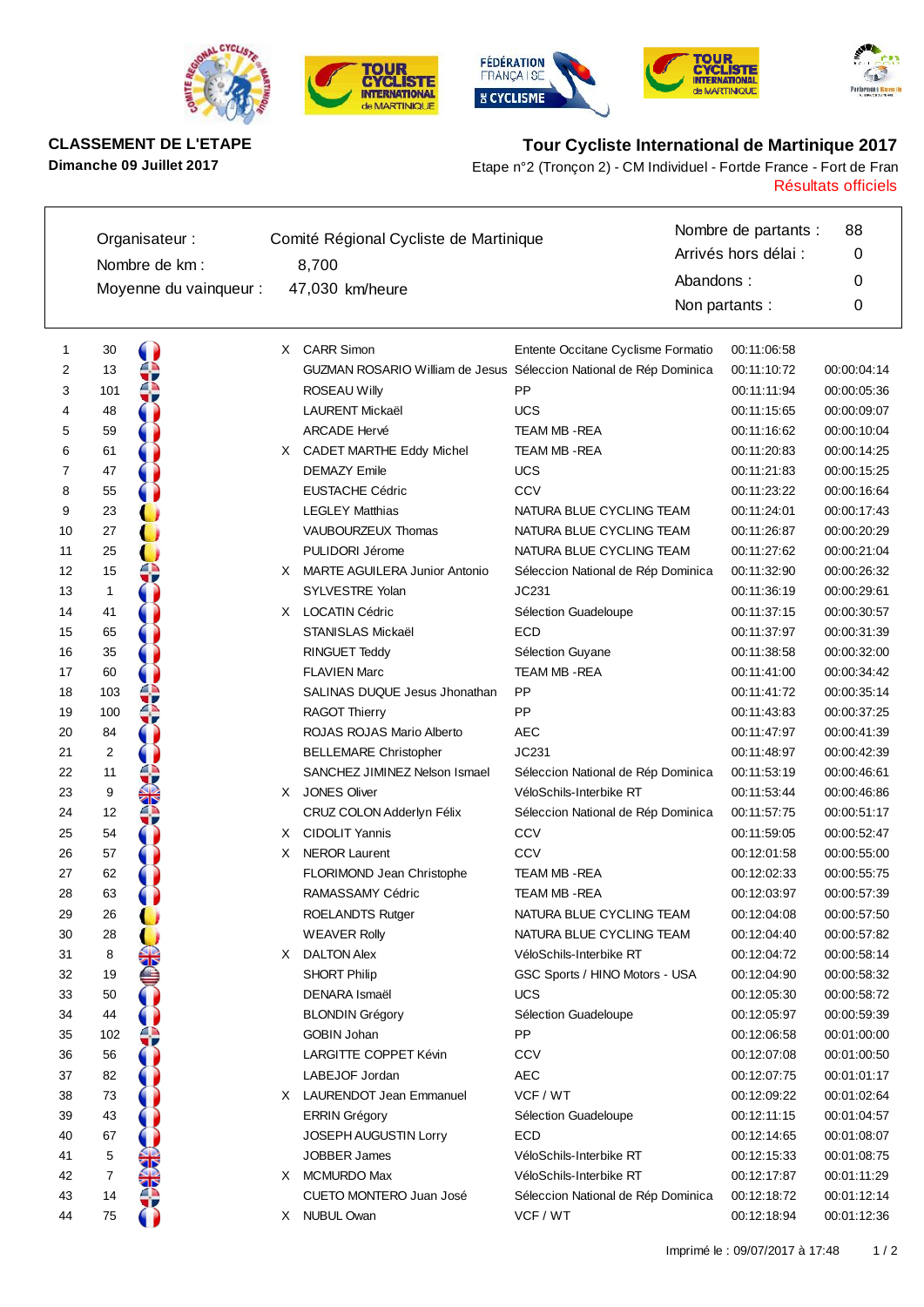| 45                                           |                                                                                     |  |
|----------------------------------------------|-------------------------------------------------------------------------------------|--|
|                                              |                                                                                     |  |
| 46 47 48 49 50 50 52 53 54 54 56 57 58 59 60 | 31 21 42 69 10 71 49                                                                |  |
|                                              |                                                                                     |  |
|                                              |                                                                                     |  |
|                                              |                                                                                     |  |
|                                              |                                                                                     |  |
|                                              |                                                                                     |  |
|                                              |                                                                                     |  |
|                                              |                                                                                     |  |
|                                              |                                                                                     |  |
|                                              |                                                                                     |  |
|                                              |                                                                                     |  |
|                                              |                                                                                     |  |
|                                              |                                                                                     |  |
|                                              |                                                                                     |  |
|                                              |                                                                                     |  |
|                                              |                                                                                     |  |
|                                              |                                                                                     |  |
|                                              |                                                                                     |  |
|                                              |                                                                                     |  |
|                                              |                                                                                     |  |
| 616263646666788970717273747576777879         | 96 32 46 104 34 74 45 29 92 81 93 64 3 38 16 33 79 39 40 36 85 76 53 90 70 37 77 18 |  |
|                                              |                                                                                     |  |
|                                              |                                                                                     |  |
|                                              |                                                                                     |  |
|                                              |                                                                                     |  |
|                                              |                                                                                     |  |
|                                              |                                                                                     |  |
|                                              |                                                                                     |  |
|                                              |                                                                                     |  |
|                                              |                                                                                     |  |
|                                              |                                                                                     |  |
|                                              |                                                                                     |  |
|                                              |                                                                                     |  |
| 80                                           | 17                                                                                  |  |
| 81                                           | 78                                                                                  |  |
| 82                                           | 88                                                                                  |  |
| 83                                           | 20                                                                                  |  |
| 84                                           | 22                                                                                  |  |
| 85                                           | 87                                                                                  |  |
| 86                                           | 89                                                                                  |  |
| 87                                           | 80                                                                                  |  |
| 88                                           | 95                                                                                  |  |

| 45 | 31  | X. | <b>CERESUELA Mathieu</b>      | Entente Occitane Cyclisme Formatio | 00:12:20:75 | 00:01:14:17 |
|----|-----|----|-------------------------------|------------------------------------|-------------|-------------|
| 46 | 21  |    | <b>SCHEPPS Adam</b>           | GSC Sports / HINO Motors - USA     | 00:12:20:79 | 00:01:14:21 |
| 47 | 42  |    | <b>MINY Lionel</b>            | Sélection Guadeloupe               | 00:12:21:05 | 00:01:14:47 |
| 48 | 69  | X. | <b>BARET AJAX Brandon</b>     | POJ                                | 00:12:26:97 | 00:01:20:39 |
| 49 | 10  | X. | <b>SERGENT Guillaume</b>      | VéloSchils-Interbike RT            | 00:12:27:44 | 00:01:20:86 |
| 50 | 71  | X. | <b>TOUSSAINT Damien</b>       | POJ                                | 00:12:29:22 | 00:01:22:64 |
| 50 | 49  |    | <b>DENARA Denis</b>           | <b>UCS</b>                         | 00:12:29:22 | 00:01:22:64 |
| 52 | 96  |    | <b>BRIDGES Jymes</b>          | <b>TEAM CARAIBE</b>                | 00:12:29:50 | 00:01:22:92 |
| 53 | 32  |    | X LOUBEAU Guillaume           | Entente Occitane Cyclisme Formatio | 00:12:31:15 | 00:01:24:57 |
| 54 | 46  |    | JEAN-JACQUES Kenny            | Sélection Guadeloupe               | 00:12:36:00 | 00:01:29:42 |
| 54 | 104 |    | <b>ETIENNAR Jonathan</b>      | <b>PP</b>                          | 00:12:36:00 | 00:01:29:42 |
| 56 | 34  |    | X PINTOS-DUPUY Hugo           | Entente Occitane Cyclisme Formatio | 00:12:36:08 | 00:01:29:50 |
| 57 | 74  | X. | <b>LAURIN Morgan</b>          | VCF / WT                           | 00:12:37:72 | 00:01:31:14 |
| 58 | 45  | X. | <b>VINETOT Romain</b>         | Sélection Guadeloupe               | 00:12:37:97 | 00:01:31:39 |
| 59 | 29  | X. | <b>CARMOUZE Quentin</b>       | Entente Occitane Cyclisme Formatio | 00:12:38:55 | 00:01:31:97 |
| 60 | 92  |    | <b>LAGIN Dario</b>            | FEWOSS Crédit Mutuel/MB            | 00:12:39:87 | 00:01:33:29 |
| 61 | 81  |    | <b>HIPPOLYTE Christopher</b>  | <b>AEC</b>                         | 00:12:40:75 | 00:01:34:17 |
| 62 | 93  |    | X NOSEL Jordan                | FEWOSS Crédit Mutuel/MB            | 00:12:41:97 | 00:01:35:39 |
| 63 | 64  |    | ALIBO Joé                     | TEAM MB - REA                      | 00:12:44:47 | 00:01:37:89 |
| 64 | 3   |    | X LESUEUR Samuel              | JC231                              | 00:12:45:97 | 00:01:39:39 |
| 65 | 38  |    | <b>GRINVILLES James</b>       | Sélection Guyane                   | 00:12:46:87 | 00:01:40:29 |
| 66 | 16  |    | MAZARA LUISITO Léonardo       | Séleccion National de Rép Dominica | 00:12:47:94 | 00:01:41:36 |
| 67 | 33  | X. | <b>MALBREIL Romain</b>        | Entente Occitane Cyclisme Formatio | 00:12:50:44 | 00:01:43:86 |
| 68 | 79  |    | DELY Jérémie                  | <b>AEC</b>                         | 00:12:51:00 | 00:01:44:42 |
| 69 | 39  |    | DE NAYS-CANDAU Patrice        | Sélection Guyane                   | 00:12:55:75 | 00:01:49:17 |
| 70 | 40  |    | <b>DANTIN Ludovic</b>         | Sélection Guyane                   | 00:12:58:50 | 00:01:51:92 |
| 71 | 36  |    | <b>APINSA Cliff</b>           | Sélection Guyane                   | 00:13:03:97 | 00:01:57:39 |
| 72 | 85  |    | <b>CAREME VULCAIN Camille</b> | WT                                 | 00:13:04:69 | 00:01:58:11 |
| 73 | 76  |    | <b>HUMBERT Max</b>            | VCF / WT                           | 00:13:04:97 | 00:01:58:39 |
| 74 | 53  |    | <b>CESAIRE Josny</b>          | CCV                                | 00:13:07:22 | 00:02:00:64 |
| 75 | 90  |    | <b>VENTURA Marvin</b>         | WT                                 | 00:13:09:75 | 00:02:03:17 |
| 76 | 70  |    | <b>MICHALON Marvin</b>        | POJ                                | 00:13:16:33 | 00:02:09:75 |
| 77 | 37  | X. | <b>TSANG YEE MOI Terry</b>    | Sélection Guyane                   | 00:13:17:08 | 00:02:10:50 |
| 78 | 77  | X. | <b>CAYROU Allan</b>           | VCF / WT                           | 00:13:20:25 | 00:02:13:67 |
| 79 | 18  | X. | <b>BRYAN</b> Eric             | GSC Sports / HINO Motors - USA     | 00:13:21:05 | 00:02:14:47 |
| 80 | 17  |    | X MAY Jefferey                | GSC Sports / HINO Motors - USA     | 00:13:25:58 | 00:02:19:00 |
| 81 | 78  | X. | <b>CLERY Sullyvan</b>         | VCF / WT                           | 00:13:28:79 | 00:02:22:21 |
| 82 | 88  |    | <b>ORFEVRES Georges</b>       | WT.                                | 00:13:33:47 | 00:02:26:89 |
| 83 | 20  |    | <b>KELLY Jesse</b>            | GSC Sports / HINO Motors - USA     | 00:13:34:22 | 00:02:27:64 |
| 84 | 22  |    | <b>MOLOY Naveen</b>           | GSC Sports / HINO Motors - USA     | 00:13:37:79 | 00:02:31:21 |
| 85 | 87  |    | <b>MAUDET Laurent</b>         | WT                                 | 00:13:52:00 | 00:02:45:42 |
| 86 | 89  |    | PUISARD Elyson                | WT                                 | 00:14:19:13 | 00:03:12:55 |
| 87 | 80  |    | HIPPOLYTE Kévin               | <b>AEC</b>                         | 00:14:29:22 | 00:03:22:64 |
| 88 | 95  |    | NORBERT Andrew                | <b>TEAM CARAIBE</b>                | 00:32:50:90 | 00:21:44:32 |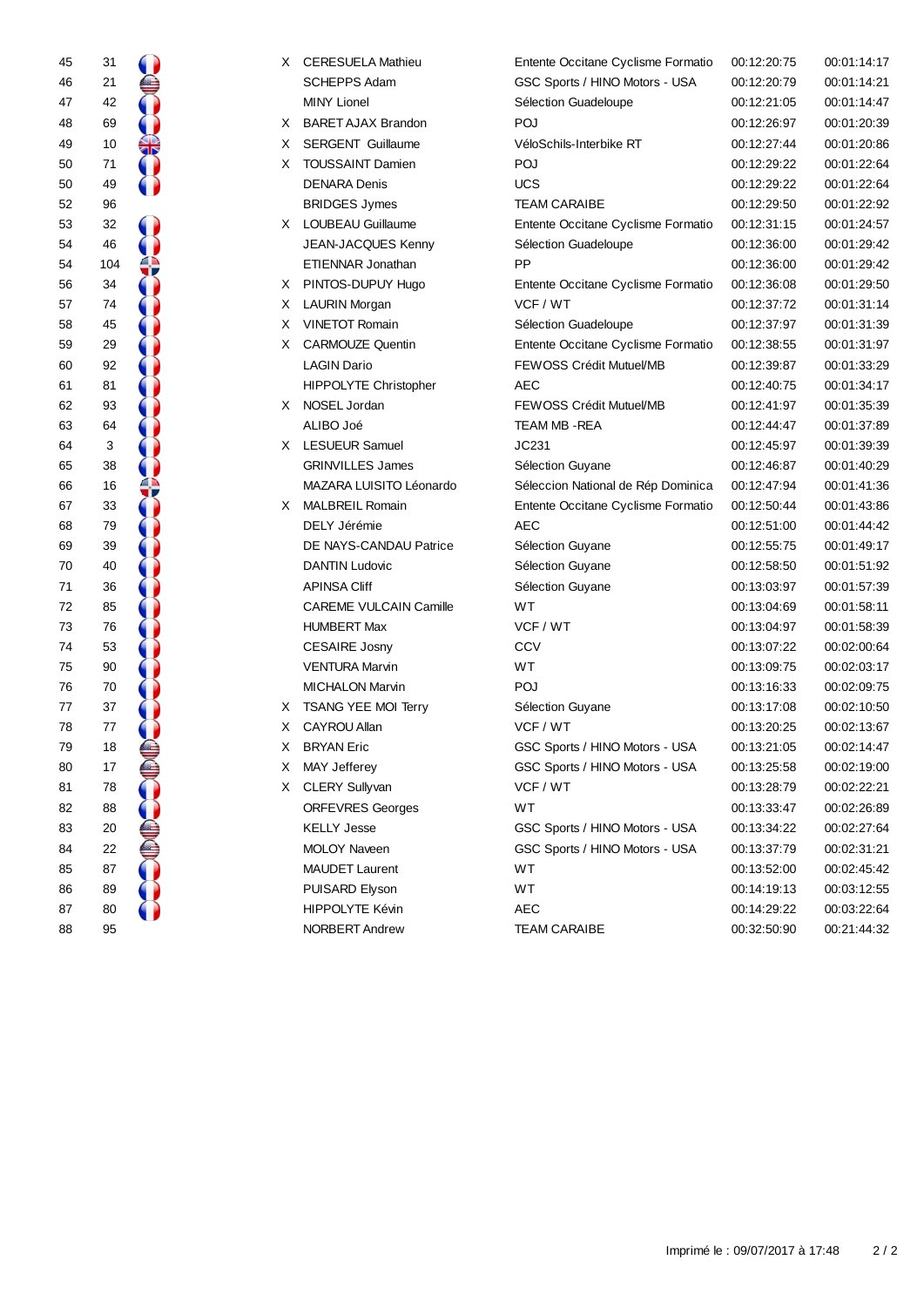









### **CLASSEMENT GENERAL INDIVIDUEL AU TEMPS**

A l'issue de l'étape n° 2 (Tronçon 2) (09/07/17) **Sponsor : FRANCAISE DES JEUX**



# **Tour Cycliste International de Martinique 2017**

Résultats officiels Moy/Km :42,197 km/h 36e Edition - Classe 2.12.1 248,200 km parcourus

| 1  | $\mathbf{1}$ | V         |    | <b>SYLVESTRE Yolan</b>                 | JC231                             | 05:52:55:00 | $\overline{\phantom{a}}$ |
|----|--------------|-----------|----|----------------------------------------|-----------------------------------|-------------|--------------------------|
| 2  | 48           |           |    | LAURENT Mickaël                        | <b>UCS</b>                        | 05:53:58:00 | 00:01:03                 |
| 3  | 101          | ⇔         |    | <b>ROSEAU Willy</b>                    | PP                                | 05:54:01:00 | 00:01:06                 |
| 4  | 25           | O         |    | PULIDORI Jérome                        | NATURA BLUE CYCLING TEAM          | 05:54:15:00 | 00:01:20                 |
| 5  | 13           | ≎         |    | <b>GUZMAN ROSARIO William de Jesus</b> | Séleccion National de Rép Dominic | 05:54:16:00 | 00:01:21                 |
| 6  | 61           |           | X  | CADET MARTHE Eddy Michel               | TEAM MB - REA                     | 05:54:38:00 | 00:01:43                 |
| 7  | 65           | O         |    | STANISLAS Mickaël                      | ECD                               | 05:54:41:00 | 00:01:46                 |
| 8  | 59           |           |    | <b>ARCADE Hervé</b>                    | TEAM MB - REA                     | 05:54:55:00 | 00:02:00                 |
| 9  | 41           |           | X  | <b>LOCATIN Cédric</b>                  | Sélection Guadeloupe              | 05:54:55:00 | 00:02:00                 |
| 10 | 30           |           | X. | <b>CARR Simon</b>                      | Entente Occitane Cyclisme Formati | 05:54:58:00 | 00:02:03                 |
| 11 | 103          |           |    | SALINAS DUQUE Jesus Jhonathan          | <b>PP</b>                         | 05:54:59:00 | 00:02:04                 |
| 12 | 47           |           |    | <b>DEMAZY Emile</b>                    | <b>UCS</b>                        | 05:55:02:00 | 00:02:07                 |
| 13 | 23           | O         |    | <b>LEGLEY Matthias</b>                 | NATURA BLUE CYCLING TEAM          | 05:55:03:00 | 00:02:08                 |
| 14 | 55           |           |    | <b>EUSTACHE Cédric</b>                 | <b>CCV</b>                        | 05:55:04:00 | 00:02:09                 |
| 15 | 84           |           |    | ROJAS ROJAS Mario Alberto              | <b>AEC</b>                        | 05:55:05:00 | 00:02:10                 |
| 16 | 12           | ≎         |    | CRUZ COLON Adderlyn Félix              | Séleccion National de Rép Dominic | 05:55:07:00 | 00:02:12                 |
| 17 | 57           |           | X. | <b>NEROR Laurent</b>                   | <b>CCV</b>                        | 05:55:08:00 | 00:02:13                 |
| 18 | 56           |           |    | LARGITTE COPPET Kévin                  | CCV                               | 05:55:25:00 | 00:02:30                 |
| 19 | 62           |           |    | FLORIMOND Jean Christophe              | TEAM MB - REA                     | 05:55:31:00 | 00:02:36                 |
| 20 | 11           | €         |    | SANCHEZ JIMINEZ Nelson Ismael          | Séleccion National de Rép Dominic | 05:55:35:00 | 00:02:40                 |
| 21 | 19           | ê<br>0    |    | <b>SHORT Philip</b>                    | GSC Sports / HINO Motors - USA    | 05:55:41:00 | 00:02:46                 |
| 22 | 44           |           |    | <b>BLONDIN Grégory</b>                 | Sélection Guadeloupe              | 05:55:45:00 | 00:02:50                 |
| 23 | 35           |           |    | RINGUET Teddy                          | Sélection Guyane                  | 05:55:50:00 | 00:02:55                 |
| 24 | 73           |           | X  | <b>LAURENDOT Jean Emmanuel</b>         | VCF / WT                          | 05:55:50:00 | 00:02:55                 |
| 25 | 42           |           |    | <b>MINY Lionel</b>                     | Sélection Guadeloupe              | 05:56:00:00 | 00:03:05                 |
| 26 | 69           |           | X  | <b>BARET AJAX Brandon</b>              | POJ                               | 05:56:05:00 | 00:03:10                 |
| 27 | 60           |           |    | <b>FLAVIEN Marc</b>                    | TEAM MB - REA                     | 05:56:11:00 | 00:03:16                 |
| 28 | 26           | O         |    | <b>ROELANDTS Rutger</b>                | NATURA BLUE CYCLING TEAM          | 05:56:18:00 | 00:03:23                 |
| 29 | 43           |           |    | <b>ERRIN Grégory</b>                   | Sélection Guadeloupe              | 05:56:28:00 | 00:03:33                 |
| 30 | 5            | €         |    | JOBBER James                           | VéloSchils-Interbike RT           | 05:56:38:00 | 00:03:43                 |
| 31 | 71           |           | X  | <b>TOUSSAINT Damien</b>                | POJ                               | 05:56:52:00 | 00:03:57                 |
| 32 | 29           |           | X  | <b>CARMOUZE Quentin</b>                | Entente Occitane Cyclisme Formati | 05:56:58:00 | 00:04:03                 |
| 33 | 67           | $\bullet$ |    | <b>JOSEPH AUGUSTIN Lorry</b>           | ECD                               | 05:57:18:00 | 00:04:23                 |
| 34 | 96           |           |    | <b>BRIDGES Jymes</b>                   | <b>TEAM CARAIBE</b>               | 05:57:26:00 | 00:04:31                 |
| 35 | 63           |           |    | RAMASSAMY Cédric                       | TEAM MB - REA                     | 05:57:34:00 | 00:04:39                 |
| 36 | 46           |           |    | JEAN-JACQUES Kenny                     | Sélection Guadeloupe              | 05:57:40:00 | 00:04:45                 |
| 37 | 45           |           | X. | <b>VINETOT Romain</b>                  | Sélection Guadeloupe              | 05:57:41:00 | 00:04:46                 |
| 38 | 15           | v         | X  | <b>MARTE AGUILERA Junior Antonio</b>   | Séleccion National de Rép Dominic | 05:57:44:00 | 00:04:49                 |
| 39 | 82           |           |    | LABEJOF Jordan                         | <b>AEC</b>                        | 05:58:16:00 | 00:05:21                 |
| 40 | 50           |           |    | DENARA Ismaël                          | <b>UCS</b>                        | 05:58:53:00 | 00:05:58                 |
| 41 | 40           |           |    | <b>DANTIN Ludovic</b>                  | Sélection Guyane                  | 05:58:57:00 | 00:06:02                 |
| 42 | 54           |           | X. | <b>CIDOLIT Yannis</b>                  | CCV                               | 05:59:03:00 | 00:06:08                 |
| 43 | 102          | ╬         |    | GOBIN Johan                            | PP                                | 05:59:04:00 | 00:06:09                 |
| 44 | 70           |           |    | <b>MICHALON Marvin</b>                 | <b>POJ</b>                        | 05:59:15:00 | 00:06:20                 |
| 45 | 28           |           |    | <b>WEAVER Rolly</b>                    | NATURA BLUE CYCLING TEAM          | 06:00:11:00 | 00:07:16                 |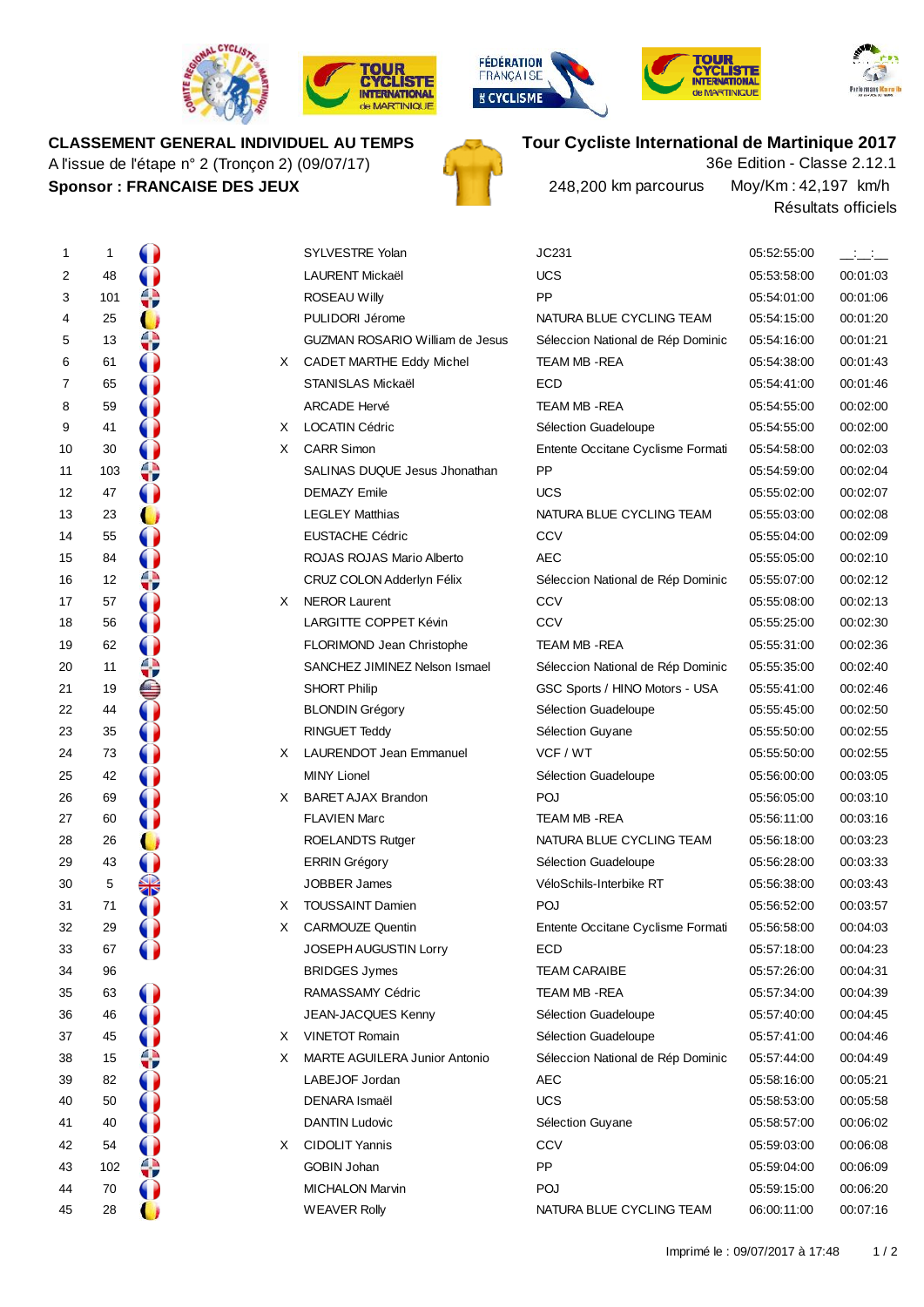| 46 | 2   |                      |    | <b>BELLEMARE Christopher</b> | JC231                             | 06:00:44:00 | 00:07:49 |
|----|-----|----------------------|----|------------------------------|-----------------------------------|-------------|----------|
| 47 | 79  | 0                    |    | DELY Jérémie                 | <b>AEC</b>                        | 06:01:06:00 | 00:08:11 |
| 48 | 74  |                      | X. | <b>LAURIN Morgan</b>         | VCF / WT                          | 06:01:27:00 | 00:08:32 |
| 49 | 93  |                      | X  | NOSEL Jordan                 | FEWOSS Crédit Mutuel/MB           | 06:01:32:00 | 00:08:37 |
| 50 | 75  |                      | X  | <b>NUBUL Owan</b>            | VCF / WT                          | 06:01:49:00 | 00:08:54 |
| 51 | 27  |                      |    | VAUBOURZEUX Thomas           | NATURA BLUE CYCLING TEAM          | 06:02:59:00 | 00:10:04 |
| 52 | 104 | ↔                    |    | ETIENNAR Jonathan            | PP                                | 06:03:27:00 | 00:10:32 |
| 53 | 100 | ≎                    |    | <b>RAGOT Thierry</b>         | PP                                | 06:03:40:00 | 00:10:45 |
| 54 | 14  | ₩                    |    | CUETO MONTERO Juan José      | Séleccion National de Rép Dominic | 06:04:00:00 | 00:11:05 |
| 55 | 32  | $\bullet$            | X. | LOUBEAU Guillaume            | Entente Occitane Cyclisme Formati | 06:04:06:00 | 00:11:11 |
| 56 | 33  | $\bf{0}$             | X  | <b>MALBREIL Romain</b>       | Entente Occitane Cyclisme Formati | 06:04:23:00 | 00:11:28 |
| 57 | 20  | ⊜                    |    | <b>KELLY Jesse</b>           | GSC Sports / HINO Motors - USA    | 06:09:55:00 | 00:17:00 |
| 58 | 16  | ♦                    |    | MAZARA LUISITO Léonardo      | Séleccion National de Rép Dominic | 06:15:58:00 | 00:23:03 |
| 59 | 31  | $\mathbf 0$          | X. | <b>CERESUELA Mathieu</b>     | Entente Occitane Cyclisme Formati | 06:16:16:00 | 00:23:21 |
| 60 | 92  | $\bullet$            |    | <b>LAGIN Dario</b>           | FEWOSS Crédit Mutuel/MB           | 06:18:07:00 | 00:25:12 |
| 61 | 53  |                      |    | <b>CESAIRE Josny</b>         | CCV                               | 06:18:49:00 | 00:25:54 |
| 62 | 39  |                      |    | DE NAYS-CANDAU Patrice       | Sélection Guyane                  | 06:21:46:00 | 00:28:51 |
| 63 | 81  | 0                    |    | <b>HIPPOLYTE Christopher</b> | AEC                               | 06:23:13:00 | 00:30:18 |
| 64 | 10  | $\frac{1}{\sqrt{2}}$ | X. | <b>SERGENT Guillaume</b>     | VéloSchils-Interbike RT           | 06:25:45:00 | 00:32:50 |
| 65 | 36  | $\bullet$            |    | <b>APINSA Cliff</b>          | Sélection Guyane                  | 06:25:45:00 | 00:32:50 |
| 66 | 38  | $\bullet$            |    | <b>GRINVILLES James</b>      | Sélection Guyane                  | 06:25:46:00 | 00:32:51 |
| 67 | 21  | ⊜                    |    | <b>SCHEPPS Adam</b>          | GSC Sports / HINO Motors - USA    | 06:26:24:00 | 00:33:29 |
| 68 | 37  | 0                    | X. | TSANG YEE MOI Terry          | Sélection Guyane                  | 06:26:36:00 | 00:33:41 |
| 69 | 77  | 0                    | X. | <b>CAYROU Allan</b>          | VCF / WT                          | 06:27:22:00 | 00:34:27 |
| 70 | 64  |                      |    | ALIBO Joé                    | TEAM MB - REA                     | 06:27:32:00 | 00:34:37 |
| 71 | 8   | €                    | X. | <b>DALTON Alex</b>           | VéloSchils-Interbike RT           | 06:28:21:00 | 00:35:26 |
| 72 | 18  |                      | X  | <b>BRYAN Eric</b>            | GSC Sports / HINO Motors - USA    | 06:29:03:00 | 00:36:08 |
| 73 | 17  | Š                    | X  | <b>MAY Jefferey</b>          | GSC Sports / HINO Motors - USA    | 06:32:14:00 | 00:39:19 |
| 74 | 90  | $\bigcirc$           |    | <b>VENTURA Marvin</b>        | WT.                               | 06:34:16:00 | 00:41:21 |
| 75 | 78  | $\bullet$            | X. | <b>CLERY Sullyvan</b>        | VCF / WT                          | 06:40:07:00 | 00:47:12 |
| 76 | 3   |                      | X  | <b>LESUEUR Samuel</b>        | JC231                             | 06:44:28:00 | 00:51:33 |
| 77 | 49  |                      |    | <b>DENARA Denis</b>          | <b>UCS</b>                        | 06:45:33:00 | 00:52:38 |
| 78 | 22  | U                    |    | <b>MOLOY Naveen</b>          | GSC Sports / HINO Motors - USA    | 06:50:03:00 | 00:57:08 |
| 79 | 34  |                      | X  | PINTOS-DUPUY Hugo            | Entente Occitane Cyclisme Formati | 06:54:31:00 | 01:01:36 |
| 80 | 7   | ╬                    | X. | MCMURDO Max                  | VéloSchils-Interbike RT           | 06:54:57:00 | 01:02:02 |
| 81 | 85  |                      |    | CAREME VULCAIN Camille       | WT                                | 06:56:41:00 | 01:03:46 |
| 82 | 89  |                      |    | PUISARD Elyson               | WT                                | 06:58:17:00 | 01:05:22 |
| 83 | 76  |                      |    | <b>HUMBERT Max</b>           | VCF / WT                          | 07:04:51:00 | 01:11:56 |
| 84 | 87  |                      |    | <b>MAUDET Laurent</b>        | WT                                | 07:05:03:00 | 01:12:08 |
| 85 | 88  |                      |    | <b>ORFEVRES Georges</b>      | WT                                | 07:05:22:00 | 01:12:27 |
| 86 | 9   | ╬                    | X. | <b>JONES Oliver</b>          | VéloSchils-Interbike RT           | 07:07:05:00 | 01:14:10 |
| 87 | 95  |                      |    | NORBERT Andrew               | <b>TEAM CARAIBE</b>               | 07:15:25:00 | 01:22:30 |
| 88 | 80  | $\bullet$            |    | HIPPOLYTE Kévin              | <b>AEC</b>                        | 07:25:03:00 | 01:32:08 |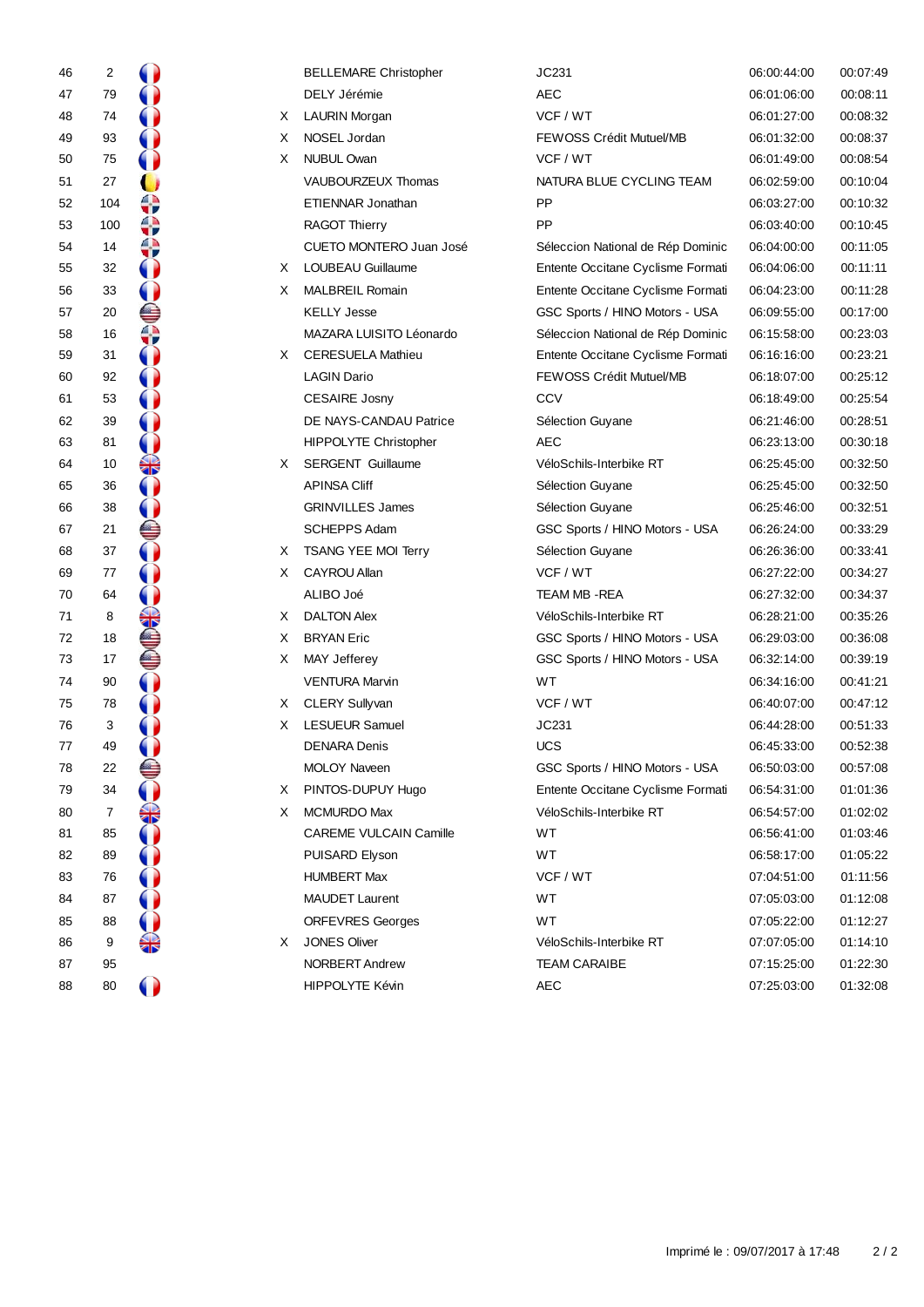







# **CLASSEMENT INDIVIDUEL AUX POINTS**

Etape n°2 (Tronçon 2) - CM Individuel - Fortde France -

# **Tour Cycliste International de Martinique 2017**

36e Edition - Classe 2.12.1 **Sponsor : ORANGE** Résultats officiels Dimanche 09 Juillet 2017 Distance 8,70 km

| 1  | 30  |  |
|----|-----|--|
| 2  | 13  |  |
| 3  | 101 |  |
| 4  | 48  |  |
| 5  | 59  |  |
| 6  | 61  |  |
| 7  | 47  |  |
| 8  | 55  |  |
| 9  | 23  |  |
| 10 | 27  |  |

| $\mathbf 1$    | 30  | X | <b>CARR Simon</b>                      | Entente Occitane Cyclisme Formati | 12             |
|----------------|-----|---|----------------------------------------|-----------------------------------|----------------|
| 2              | 13  |   | <b>GUZMAN ROSARIO William de Jesus</b> | Séleccion National de Rép Dominic | 1 <sup>C</sup> |
| 3              | 101 |   | ROSEAU Willy                           | PP                                | 8              |
| 4              | 48  |   | <b>LAURENT Mickaël</b>                 | <b>UCS</b>                        | 7              |
| 5              | 59  |   | <b>ARCADE Hervé</b>                    | TEAM MB - REA                     | 6              |
| 6              | 61  | X | <b>CADET MARTHE Eddy Michel</b>        | <b>TEAM MB - REA</b>              | 5              |
| $\overline{7}$ | 47  |   | <b>DEMAZY Emile</b>                    | <b>UCS</b>                        | $\overline{4}$ |
| 8              | 55  |   | <b>EUSTACHE Cédric</b>                 | CCV                               | 3              |
| 9              | 23  |   | <b>LEGLEY Matthias</b>                 | NATURA BLUE CYCLING TEAM          | $\overline{2}$ |
| 10             | 27  |   | VAUBOURZEUX Thomas                     | NATURA BLUE CYCLING TEAM          |                |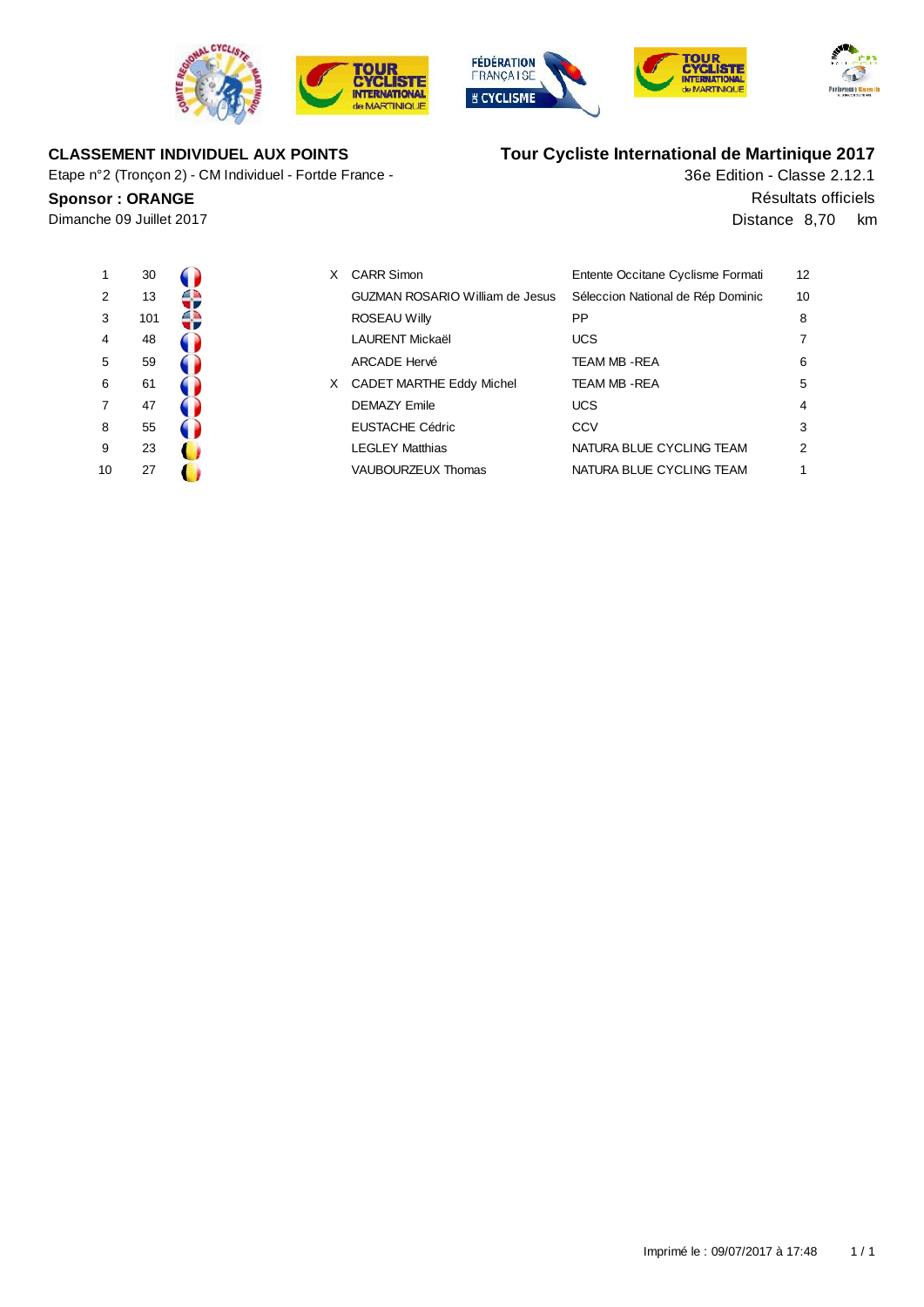









**CLASSEMENT GENERAL AUX POINTS** A l'issue de l'étape n° 2 (Tronçon 2) (09/07/17) **Tour Cycliste International de Martinique 2017**

36e Edition - Classe 2.12.1 **Sponsor :** ORANGE Résultats officiels

| 1              | 1   |   |
|----------------|-----|---|
| $\overline{c}$ | 48  |   |
| 3              | 13  |   |
| 4              | 101 |   |
| 5              | 30  |   |
| 6              | 65  |   |
| $\overline{7}$ | 25  |   |
| 8              | 12  |   |
| 9              | 57  |   |
| 10             | 61  |   |
| 11             | 84  |   |
| 12             | 62  |   |
| 13             | 50  |   |
| 14             | 47  |   |
| 15             | 59  |   |
| 16             | 73  | ĺ |
| 17             | 41  |   |
| 18             | 55  |   |
| 19             | 56  |   |
| 20             | 71  |   |
| 21             | 103 |   |
| 22             | 23  |   |
| 23             | 27  |   |

| 1  | 1   |    | <b>SYLVESTRE Yolan</b>                 | JC231                                | 35             |
|----|-----|----|----------------------------------------|--------------------------------------|----------------|
| 2  | 48  |    | <b>LAURENT Mickaël</b>                 | <b>UCS</b>                           | 27             |
| 3  | 13  |    | <b>GUZMAN ROSARIO William de Jesus</b> | Séleccion National de Rép Dominicana | 21             |
| 4  | 101 |    | ROSEAU Willy                           | <b>PP</b>                            | 20             |
| 5  | 30  | X  | <b>CARR Simon</b>                      | Entente Occitane Cyclisme Formation  | 18             |
| 6  | 65  |    | <b>STANISLAS Mickaël</b>               | <b>ECD</b>                           | 16             |
| 7  | 25  |    | PULIDORI Jérome                        | NATURA BLUE CYCLING TEAM             | 15             |
| 8  | 12  |    | CRUZ COLON Adderlyn Félix              | Séleccion National de Rép Dominicana | 14             |
| 9  | 57  | X. | <b>NEROR Laurent</b>                   | CCV                                  | 14             |
| 10 | 61  | X. | CADET MARTHE Eddy Michel               | <b>TEAM MB - REA</b>                 | 10             |
| 11 | 84  |    | ROJAS ROJAS Mario Alberto              | <b>AEC</b>                           | 9              |
| 12 | 62  |    | FLORIMOND Jean Christophe              | <b>TEAM MB - REA</b>                 | 9              |
| 13 | 50  |    | <b>DENARA Ismaël</b>                   | <b>UCS</b>                           | 8              |
| 14 | 47  |    | <b>DEMAZY Emile</b>                    | <b>UCS</b>                           | $\overline{7}$ |
| 15 | 59  |    | <b>ARCADE Hervé</b>                    | <b>TEAM MB-REA</b>                   | 6              |
| 16 | 73  | X. | <b>LAURENDOT Jean Emmanuel</b>         | VCF / WT                             | 6              |
| 17 | 41  | X. | <b>LOCATIN Cédric</b>                  | Sélection Guadeloupe                 | 5              |
| 18 | 55  |    | <b>EUSTACHE Cédric</b>                 | CCV                                  | 5              |
| 19 | 56  |    | <b>LARGITTE COPPET Kévin</b>           | CCV                                  | 4              |
| 20 | 71  | X. | <b>TOUSSAINT Damien</b>                | POJ                                  | 4              |
| 21 | 103 |    | SALINAS DUQUE Jesus Jhonathan          | <b>PP</b>                            | $\overline{2}$ |
| 22 | 23  |    | <b>LEGLEY Matthias</b>                 | NATURA BLUE CYCLING TEAM             | 2              |
| 23 | 27  |    | VAUBOURZEUX Thomas                     | NATURA BLUE CYCLING TEAM             | 1              |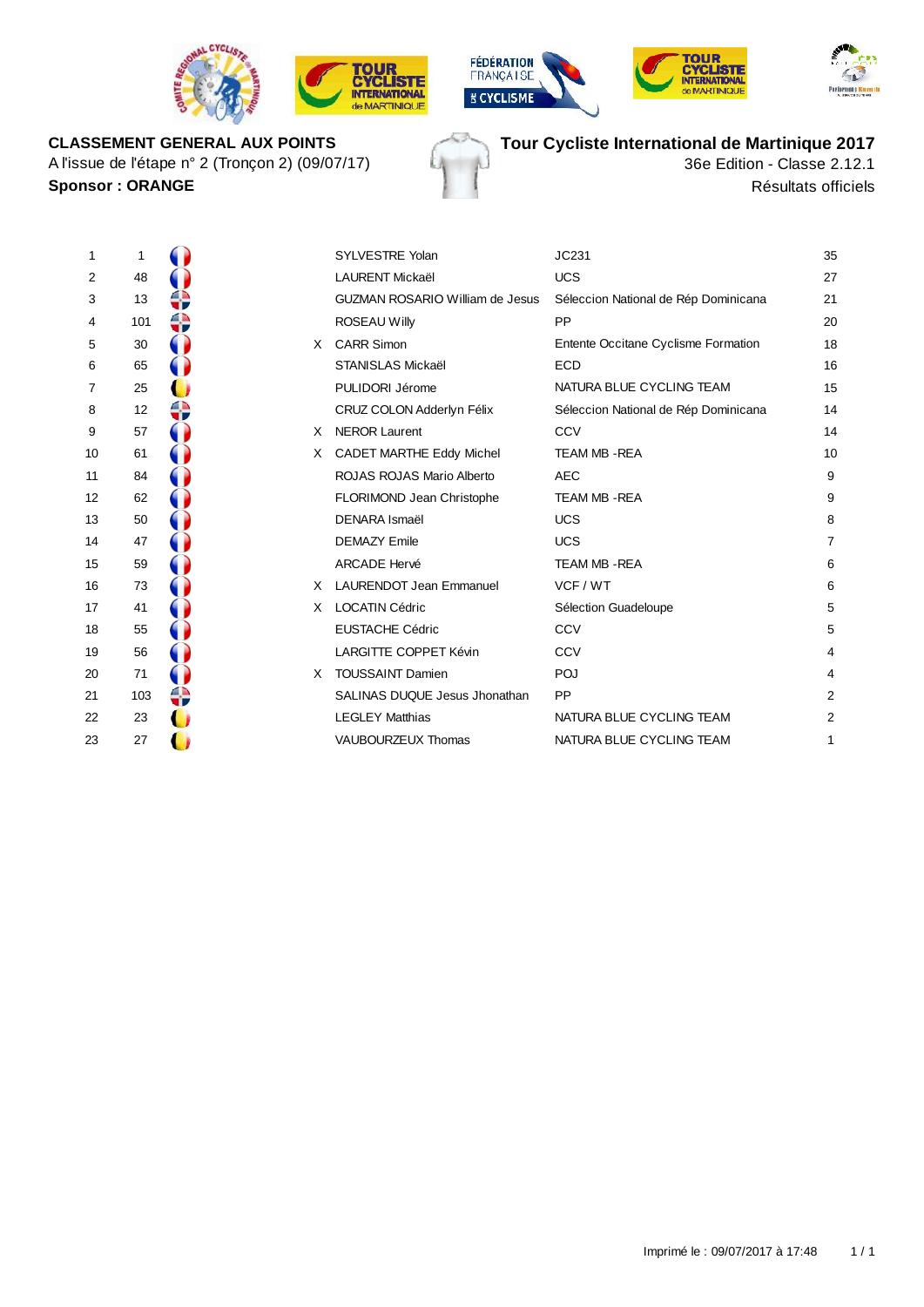







### **CLASSEMENT DU MEILLEUR GRIMPEUR**

Etape n°2 (Tronçon 1) - ROBERT - FORT DE FRAN

Dimanche 09 Juillet 2017

| 1              | 55  |  |
|----------------|-----|--|
| 2              | 14  |  |
| 3              | 46  |  |
| 4              | 84  |  |
| 5              | 50  |  |
| 6              | 15  |  |
| $\overline{7}$ | 69  |  |
| 8              | 56  |  |
| 9              | 102 |  |
| 10             | 27  |  |

| $\mathbf{1}$ | 55  | EUSTACHE Cédric                 | CCV                                  | 18 |
|--------------|-----|---------------------------------|--------------------------------------|----|
| 2            | 14  | CUETO MONTERO Juan José         | Séleccion National de Rép Dominicana | 12 |
| 3            | 46  | <b>JEAN-JACQUES Kenny</b>       | Sélection Guadeloupe                 | 10 |
| 4            | 84  | ROJAS ROJAS Mario Alberto       | AEC.                                 | 6  |
| 5            | 50  | DENARA Ismaël                   | <b>UCS</b>                           | 6  |
| 6            | 15  | X MARTE AGUILERA Junior Antonio | Séleccion National de Rép Dominicana | 4  |
| 7            | 69  | X BARET AJAX Brandon            | <b>POJ</b>                           | 4  |
| 8            | 56  | LARGITTE COPPET Kévin           | CCV                                  | 2  |
| 9            | 102 | <b>GOBIN Johan</b>              | PP                                   |    |
| 10           | 27  | <b>VAUBOURZEUX Thomas</b>       | NATURA BLUE CYCLING TEAM             |    |

# **Tour Cycliste International de Martinique 2017**

**Sponsor : SOCARIZ Résultats officiels** 36e Edition - Classe 2.12.1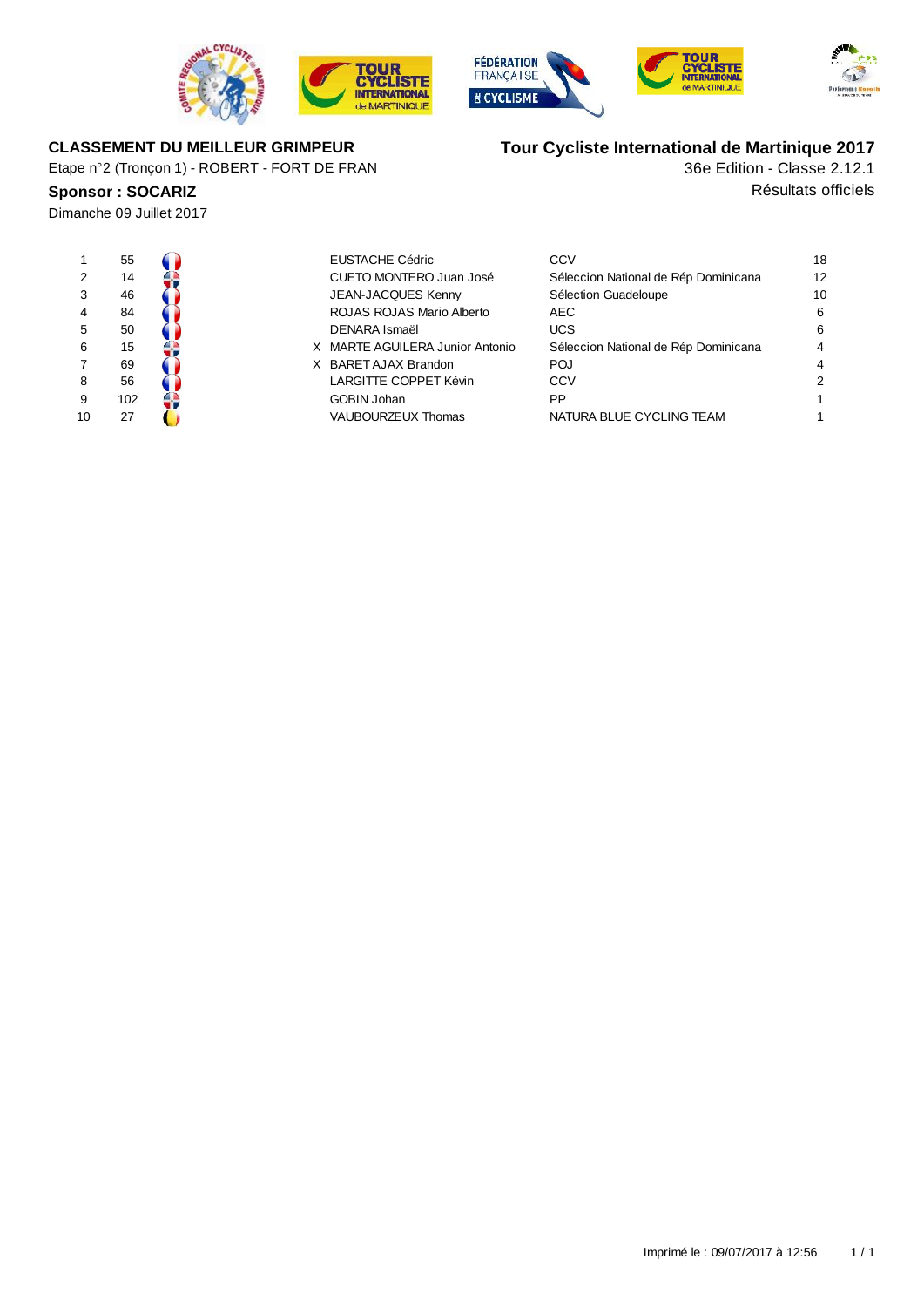





36e Edition - Classe 2.12.1

**Tour Cycliste International de Martinique 2017**



**ETAPE - MEILLEUR GRIMPEUR**

**Sponsor : SOCARIZ** Résultats officiels Etape n°2 (Tronçon 1) - ROBERT - FORT DE FRANCE

Dimanche 09 Juillet 2017

#### km 7,70 **RD1 - Sommet côte de chopotte 3ème cat.**

| Rang | Dos | UCI | <b>Nom</b><br>J                    | Equipe                               | <b>Points</b> |
|------|-----|-----|------------------------------------|--------------------------------------|---------------|
|      | 84  |     | ROJAS ROJAS Mario Alberto          | AEC.                                 | 6             |
|      | 15  |     | MARTE AGUILERA Junior Antonio<br>x | Séleccion National de Rép Dominicana |               |
|      | 69  |     | BARET AJAX Brandon                 | <b>POJ</b>                           | 3             |
|      | 56  |     | LARGITTE COPPET Kévin              | CCV                                  |               |
|      | 14  |     | CUETO MONTERO Juan José            | Séleccion National de Rép Dominicana |               |

### km 31,60 **RN2006 - Sommet côte de Mne Pita 3ème cat.**

| Rang | <b>Dos</b> | UCI | <b>Nom</b><br>s.          | Equipe                               | <b>Points</b> |
|------|------------|-----|---------------------------|--------------------------------------|---------------|
|      | 55         |     | <b>EUSTACHE Cédric</b>    | CCV                                  | 6             |
|      | 46         |     | <b>JEAN-JACQUES Kenny</b> | Sélection Guadeloupe                 |               |
|      | 14         |     | CUETO MONTERO Juan José   | Séleccion National de Rép Dominicana |               |
|      | 50         |     | DENARA Ismaël             | <b>UCS</b>                           |               |
|      | 69         |     | BARET AJAX Brandon<br>x   | <b>POJ</b>                           |               |

#### km 40,20 **RN6 - Somme Mne La Croix 3ème cat.**

| Rang | Dos | UCI | <b>Nom</b>              | Equipe                               | <b>Points</b> |
|------|-----|-----|-------------------------|--------------------------------------|---------------|
|      | 55  |     | EUSTACHE Cédric         | ∣CCV                                 | 6             |
|      | 14  |     | CUETO MONTERO Juan José | Séleccion National de Rép Dominicana |               |
| 3    | 46  |     | JEAN-JACQUES Kenny      | Sélection Guadeloupe                 | Э             |
|      | 50  |     | DENARA Ismaël           | <b>UCS</b>                           |               |
| 5    | 27  |     | VAUBOURZEUX Thomas      | INATURA BLUE CYCLING TEAM            |               |

### km 60,50 **RN6 - Sommet côte de Massel MARI 3ème cat.**

| Rang | Dos | UCI | <b>Nom</b><br>ы         | Equipe                               | <b>Points</b> |
|------|-----|-----|-------------------------|--------------------------------------|---------------|
|      | 55  |     | <b>EUSTACHE Cédric</b>  | <b>CCV</b>                           | 6             |
|      | 14  |     | CUETO MONTERO Juan José | Séleccion National de Rép Dominicana |               |
|      | 46  |     | JEAN-JACQUES Kenny      | Sélection Guadeloupe                 |               |
| 4    | 50  |     | DENARA Ismaël           | <b>UCS</b>                           |               |
|      | 102 |     | <b>GOBIN Johan</b>      | <b>PP</b>                            |               |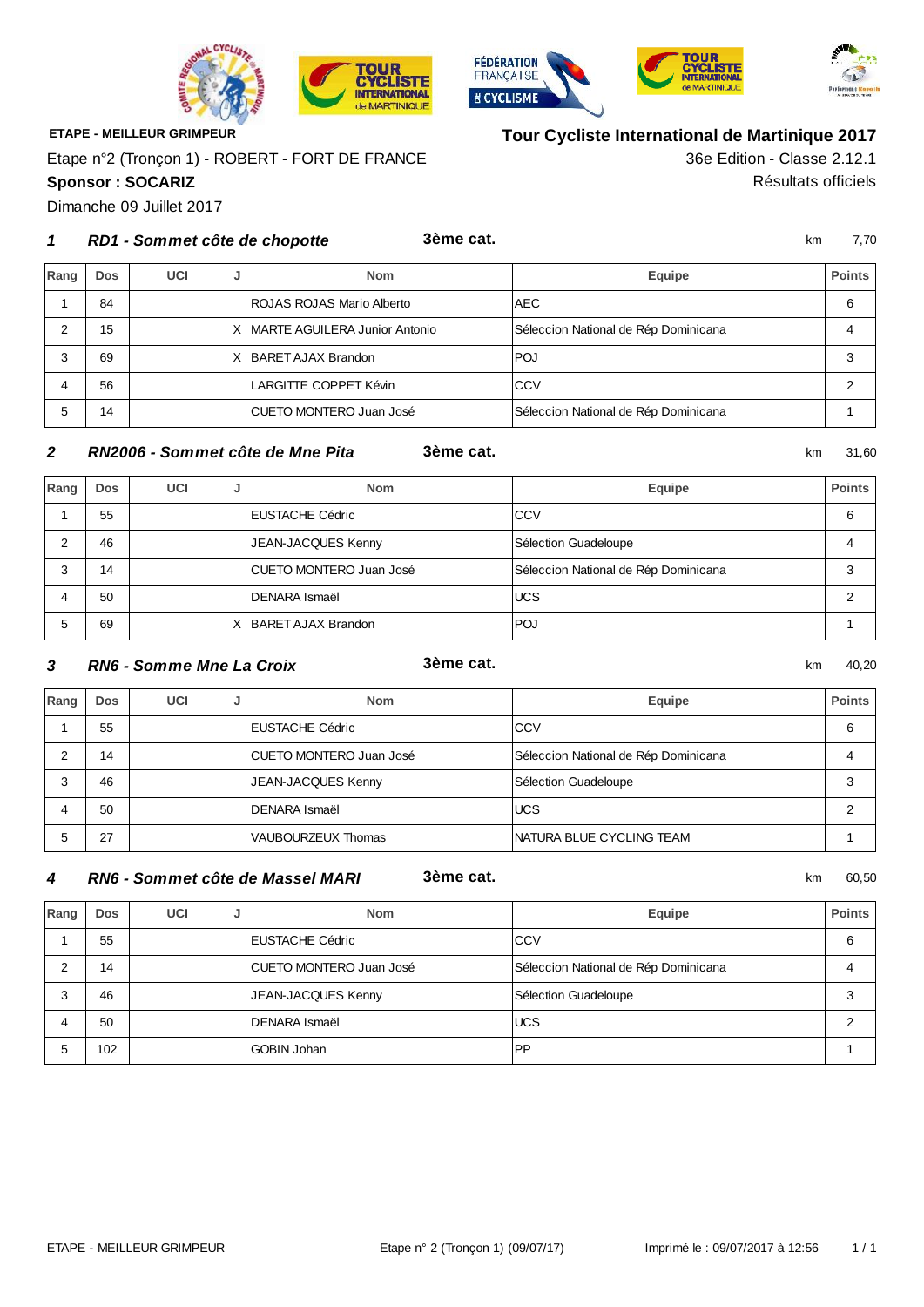









# **CLASSEMENT GENERAL DU MEILLEUR GRIMPEU**

A l'issue de l'étape n° 2 (Tronçon 2) (09/07/17) **Sponsor : SOCARIZ Résultats officiels** 





| 1              | 55             |  |
|----------------|----------------|--|
| $\overline{c}$ | 14             |  |
| 3              | 84             |  |
| $\overline{4}$ | 15             |  |
| 5              | 46             |  |
| 6              | $\overline{2}$ |  |
| $\overline{7}$ | 1              |  |
| 8              | 12             |  |
| 9              | 57             |  |
| 10             | 50             |  |
| 11             | 69             |  |
| 12             | 25             |  |
| 13             | 56             |  |
| 14             | 48             |  |
| 15             | 65             |  |
| 16             | 35             |  |
| 17             | 102            |  |
| <u>"</u>       | ົ              |  |

| 1  | 55  |  | <b>EUSTACHE Cédric</b>          | CCV                                  | 18 |
|----|-----|--|---------------------------------|--------------------------------------|----|
| 2  | 14  |  | CUETO MONTERO Juan José         | Séleccion National de Rép Dominicana | 12 |
| 3  | 84  |  | ROJAS ROJAS Mario Alberto       | <b>AEC</b>                           | 10 |
| 4  | 15  |  | X MARTE AGUILERA Junior Antonio | Séleccion National de Rép Dominicana | 10 |
| 5  | 46  |  | <b>JEAN-JACQUES Kenny</b>       | Sélection Guadeloupe                 | 10 |
| 6  | 2   |  | <b>BELLEMARE Christopher</b>    | JC231                                | 9  |
| 7  |     |  | SYLVESTRE Yolan                 | JC231                                | 8  |
| 8  | 12  |  | CRUZ COLON Adderlyn Félix       | Séleccion National de Rép Dominicana |    |
| 9  | 57  |  | X NEROR Laurent                 | CCV                                  |    |
| 10 | 50  |  | <b>DENARA Ismaël</b>            | <b>UCS</b>                           | 6  |
| 11 | 69  |  | X BARET AJAX Brandon            | <b>POJ</b>                           | 4  |
| 12 | 25  |  | PULIDORI Jérome                 | NATURA BLUE CYCLING TEAM             | 4  |
| 13 | 56  |  | LARGITTE COPPET Kévin           | CCV                                  | 2  |
| 14 | 48  |  | <b>LAURENT Mickaël</b>          | <b>UCS</b>                           |    |
| 15 | 65  |  | STANISLAS Mickaël               | <b>ECD</b>                           |    |
| 16 | 35  |  | <b>RINGUET Teddy</b>            | Sélection Guyane                     |    |
| 17 | 102 |  | <b>GOBIN Johan</b>              | <b>PP</b>                            |    |
| 18 | 27  |  | VAUBOURZEUX Thomas              | NATURA BLUE CYCLING TEAM             |    |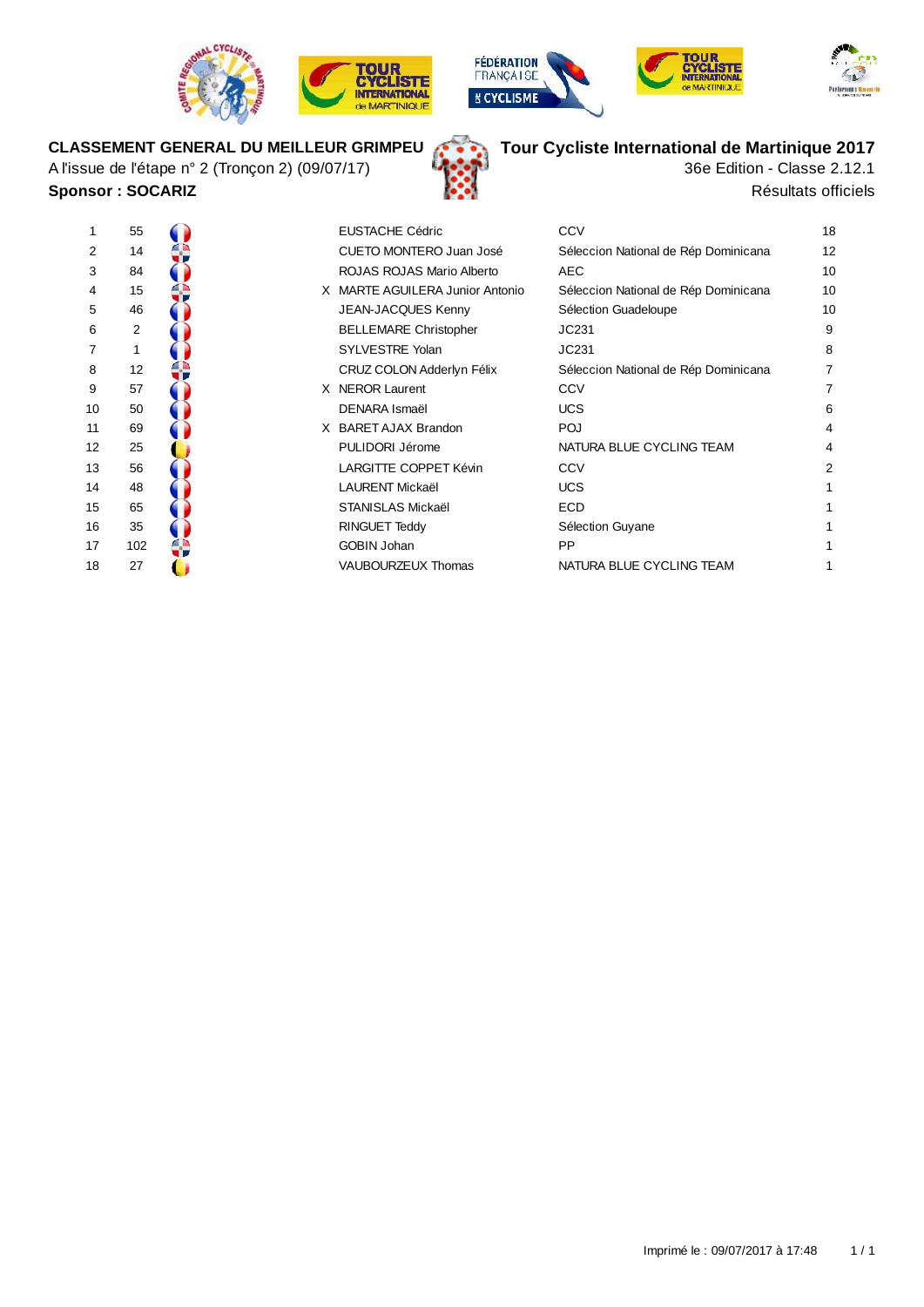







# **CLASSEMENT GENERAL COMBINE**

A l'issue de l'étape n° 2 (Tronçon 2) (09/07/17) **Sponsor : LOCA9**



| SYI VESTRE Yolan          |
|---------------------------|
| I AURENT Mickaël          |
| PULIDORI Jérome           |
| <b>STANISLAS Mickael</b>  |
| ROJAS ROJAS Mario Alberto |
| CRUZ COLON Adderlyn Félix |
| <b>EUSTACHE Cédric</b>    |
| NFROR Laurent             |
| LARGITTE COPPET Kévin     |
|                           |

|                |    |  | <b>SYLVESTRE Yolan</b>       | JC231                                | 9  |
|----------------|----|--|------------------------------|--------------------------------------|----|
| 2              | 48 |  | LAURENT Mickaël              | <b>UCS</b>                           | 18 |
| 3              | 25 |  | PULIDORI Jérome              | NATURA BLUE CYCLING TEAM             | 23 |
| $\overline{4}$ | 65 |  | STANISLAS Mickaël            | <b>ECD</b>                           | 28 |
| 5              | 84 |  | ROJAS ROJAS Mario Alberto    | <b>AEC</b>                           | 29 |
| 6              | 12 |  | CRUZ COLON Adderlyn Félix    | Séleccion National de Rép Dominicana | 32 |
| 7              | 55 |  | <b>EUSTACHE Cédric</b>       | CCV                                  | 33 |
| 8              | 57 |  | <b>NEROR Laurent</b>         | CCV                                  | 35 |
| 9              | 56 |  | <b>LARGITTE COPPET Kévin</b> | CCV                                  | 50 |
| 10             | 50 |  | DENARA Ismaël                | <b>UCS</b>                           | 63 |
| 11             | 27 |  | <b>VAUBOURZEUX Thomas</b>    | NATURA BLUE CYCLING TEAM             | 92 |

# **Tour Cycliste International de Martinique 2017**

Résultats officiels 36e Edition - Classe 2.12.1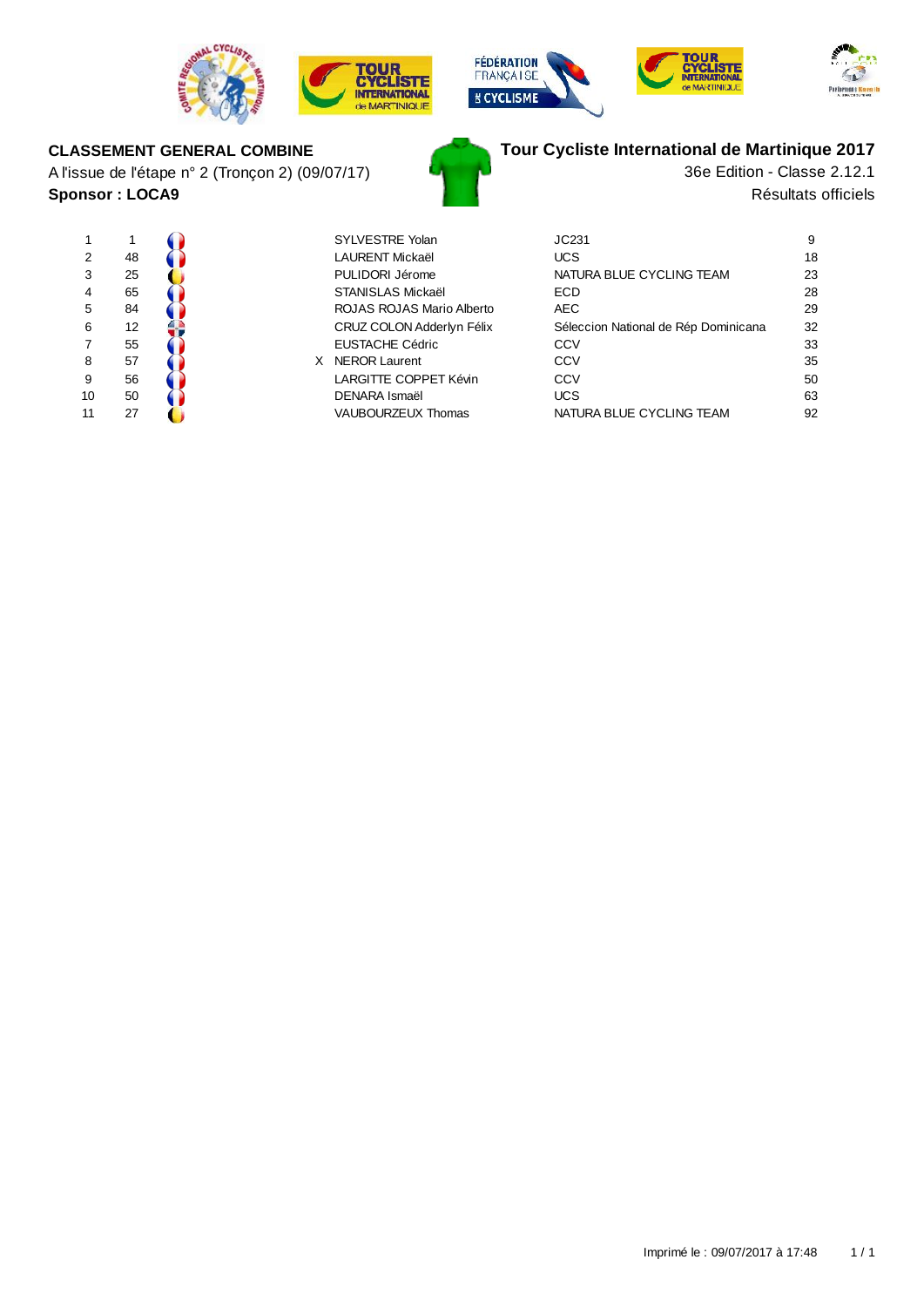

Etape n°2 (Tronçon 2) - CM Individuel - Fortde France - Fo

|                 | Dimanche 09 Juillet 2017 |
|-----------------|--------------------------|
| <b>Distance</b> | 8.70                     |







# **CLASSEMENT DU MEILLEUR ESPOIR Tour Cycliste International de Martinique 2017**

36e Edition - Classe 2.12.1

**Sponsor : C.T.M.** Résultats officiels Moy/Km : 47,030 km/h

| $\mathbf 1$ | 30             | X. | <b>CARR Simon</b>                    | Entente Occitane Cyclisme Formatio | 00:11:06 |          |
|-------------|----------------|----|--------------------------------------|------------------------------------|----------|----------|
| 2           | 61             | X. | CADET MARTHE Eddy Michel             | TEAM MB-REA                        | 00:11:20 | 00:00:14 |
| 3           | 15             | X. | <b>MARTE AGUILERA Junior Antonio</b> | Séleccion National de Rép Dominica | 00:11:32 | 00:00:26 |
| 4           | 41             | X. | <b>LOCATIN Cédric</b>                | Sélection Guadeloupe               | 00:11:37 | 00:00:31 |
| 5           | 9              | X. | <b>JONES Oliver</b>                  | VéloSchils-Interbike RT            | 00:11:53 | 00:00:47 |
| 6           | 54             | X. | <b>CIDOLIT Yannis</b>                | CCV                                | 00:11:59 | 00:00:53 |
| 7           | 57             | X. | <b>NEROR Laurent</b>                 | CCV                                | 00:12:01 | 00:00:55 |
| 8           | 8              | X. | <b>DALTON Alex</b>                   | VéloSchils-Interbike RT            | 00:12:04 | 00:00:58 |
| 9           | 73             | X. | <b>LAURENDOT Jean Emmanuel</b>       | VCF / WT                           | 00:12:09 | 00:01:03 |
| 10          | $\overline{7}$ | X. | <b>MCMURDO Max</b>                   | VéloSchils-Interbike RT            | 00:12:17 | 00:01:11 |
| 11          | 75             | X. | <b>NUBUL Owan</b>                    | VCF / WT                           | 00:12:18 | 00:01:12 |
| 12          | 31             | X. | <b>CERESUELA Mathieu</b>             | Entente Occitane Cyclisme Formatio | 00:12:20 | 00:01:14 |
| 13          | 69             | X. | <b>BARET AJAX Brandon</b>            | POJ                                | 00:12:26 | 00:01:20 |
| 14          | 10             | X. | <b>SERGENT Guillaume</b>             | VéloSchils-Interbike RT            | 00:12:27 | 00:01:21 |
| 15          | 71             | X. | <b>TOUSSAINT Damien</b>              | POJ                                | 00:12:29 | 00:01:23 |
| 16          | 32             | X. | <b>LOUBEAU Guillaume</b>             | Entente Occitane Cyclisme Formatio | 00:12:31 | 00:01:25 |
| 17          | 34             | X. | PINTOS-DUPUY Hugo                    | Entente Occitane Cyclisme Formatio | 00:12:36 | 00:01:30 |
| 18          | 74             | X. | <b>LAURIN Morgan</b>                 | VCF / WT                           | 00:12:37 | 00:01:31 |
| 19          | 45             | X. | <b>VINETOT Romain</b>                | Sélection Guadeloupe               | 00:12:37 | 00:01:31 |
| 20          | 29             | X. | <b>CARMOUZE Quentin</b>              | Entente Occitane Cyclisme Formatio | 00:12:38 | 00:01:32 |
| 21          | 93             | X  | NOSEL Jordan                         | <b>FEWOSS Crédit Mutuel/MB</b>     | 00:12:41 | 00:01:35 |
| 22          | 3              | X  | <b>LESUEUR Samuel</b>                | JC231                              | 00:12:45 | 00:01:39 |
| 23          | 33             | X. | <b>MALBREIL Romain</b>               | Entente Occitane Cyclisme Formatio | 00:12:50 | 00:01:44 |
| 24          | 37             | X. | <b>TSANG YEE MOI Terry</b>           | Sélection Guyane                   | 00:13:17 | 00:02:11 |
| 25          | 77             | X. | CAYROU Allan                         | VCF / WT                           | 00:13:20 | 00:02:14 |
| 26          | 18             | X. | <b>BRYAN Eric</b>                    | GSC Sports / HINO Motors - USA     | 00:13:21 | 00:02:15 |
| 27          | 17             | X. | MAY Jefferey                         | GSC Sports / HINO Motors - USA     | 00:13:25 | 00:02:19 |
| 28          | 78             | X. | <b>CLERY Sullyvan</b>                | VCF / WT                           | 00:13:28 | 00:02:22 |
|             |                |    |                                      |                                    |          |          |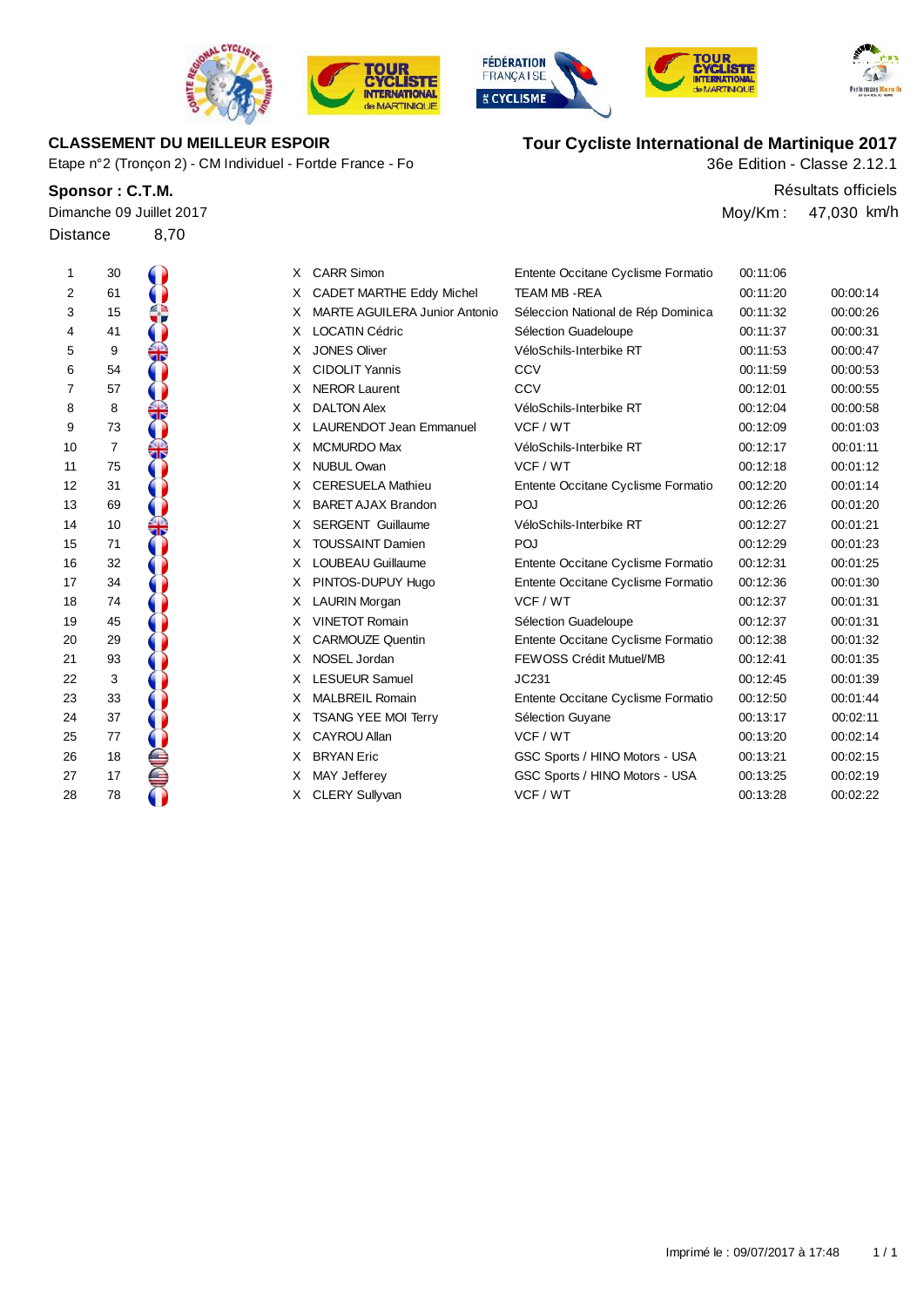

A l'issue de l'étape n° 2 (Tronçon 2) (09/07/17)









# **CLASSEMENT GENERAL DU MEILLEUR ESPOIR Tour Cycliste International de Martinique 2017**

Moy/Km : 41,993 km/h 36e Edition - Classe 2.12.1

Résultats officiels

| $\ddot{\phantom{0}}$       | 61                                               |                                                                     |
|----------------------------|--------------------------------------------------|---------------------------------------------------------------------|
| $\overline{\mathbf{c}}$    | 41                                               |                                                                     |
|                            | 30                                               |                                                                     |
|                            |                                                  |                                                                     |
| 3 4 5 6 7 8 9              | 57<br>73                                         |                                                                     |
|                            |                                                  |                                                                     |
|                            |                                                  |                                                                     |
|                            |                                                  |                                                                     |
|                            |                                                  |                                                                     |
| 10                         | 69<br>71<br>29<br>45<br>15                       |                                                                     |
| 11                         |                                                  |                                                                     |
| 12                         | 54<br>74<br>93<br>75                             |                                                                     |
| 13                         |                                                  |                                                                     |
| 14                         |                                                  |                                                                     |
| 15                         |                                                  |                                                                     |
| 16                         | 32<br>33<br>31                                   |                                                                     |
| 17                         |                                                  |                                                                     |
| 18                         |                                                  |                                                                     |
| 19                         | 10<br>37<br>77                                   |                                                                     |
|                            |                                                  |                                                                     |
|                            | 8                                                |                                                                     |
|                            | 18                                               |                                                                     |
|                            | 17                                               |                                                                     |
|                            | 78                                               |                                                                     |
| 20 21 22 23 24 25 26 27 28 |                                                  | <b>NANO COMPANY CONTRACTORY CONTRACTORY CONTRACTORY CONTRACTORY</b> |
|                            | $\begin{array}{c} 3 \\ 34 \\ 7 \\ 9 \end{array}$ |                                                                     |
|                            |                                                  |                                                                     |
|                            |                                                  |                                                                     |

**Sponsor : C.T.M.**

| 1  | 61             |    | X CADET MARTHE Eddy Michel     | <b>TEAM MB - REA</b>                 | 05:54:38 |          |
|----|----------------|----|--------------------------------|--------------------------------------|----------|----------|
| 2  | 41             | X  | <b>LOCATIN Cédric</b>          | Sélection Guadeloupe                 | 05:54:55 | 00:00:17 |
| 3  | 30             | X. | <b>CARR Simon</b>              | Entente Occitane Cyclisme Formation  | 05:54:58 | 00:00:20 |
| 4  | 57             |    | <b>NEROR Laurent</b>           | CCV                                  | 05:55:08 | 00:00:30 |
| 5  | 73             |    | <b>LAURENDOT Jean Emmanuel</b> | VCF / WT                             | 05:55:50 | 00:01:12 |
| 6  | 69             | X  | <b>BARET AJAX Brandon</b>      | POJ                                  | 05:56:05 | 00:01:27 |
| 7  | 71             |    | <b>TOUSSAINT Damien</b>        | POJ                                  | 05:56:52 | 00:02:14 |
| 8  | 29             | X  | <b>CARMOUZE Quentin</b>        | Entente Occitane Cyclisme Formation  | 05:56:58 | 00:02:20 |
| 9  | 45             |    | <b>VINETOT Romain</b>          | Sélection Guadeloupe                 | 05:57:41 | 00:03:03 |
| 10 | 15             | х  | MARTE AGUILERA Junior Anto     | Séleccion National de Rép Dominicana | 05.57.44 | 00:03:06 |
| 11 | 54             | X  | <b>CIDOLIT Yannis</b>          | CCV                                  | 05:59:03 | 00:04:25 |
| 12 | 74             | X  | <b>LAURIN Morgan</b>           | VCF / WT                             | 06:01:27 | 00:06:49 |
| 13 | 93             | X  | NOSEL Jordan                   | FEWOSS Crédit Mutuel/MB              | 06:01:32 | 00:06:54 |
| 14 | 75             | х  | <b>NUBUL Owan</b>              | VCF / WT                             | 06:01:49 | 00:07:11 |
| 15 | 32             |    | <b>LOUBEAU Guillaume</b>       | Entente Occitane Cyclisme Formation  | 06:04:06 | 00:09:28 |
| 16 | 33             | X  | <b>MALBREIL Romain</b>         | Entente Occitane Cyclisme Formation  | 06:04:23 | 00:09:45 |
| 17 | 31             |    | <b>CERESUELA Mathieu</b>       | Entente Occitane Cyclisme Formation  | 06:16:16 | 00:21:38 |
| 18 | 10             | X. | <b>SERGENT Guillaume</b>       | VéloSchils-Interbike RT              | 06:25:45 | 00:31:07 |
| 19 | 37             | X  | <b>TSANG YEE MOI Terry</b>     | Sélection Guyane                     | 06:26:36 | 00:31:58 |
| 20 | 77             | X. | <b>CAYROU Allan</b>            | VCF / WT                             | 06:27:22 | 00:32:44 |
| 21 | 8              |    | <b>DALTON Alex</b>             | VéloSchils-Interbike RT              | 06:28:21 | 00:33:43 |
| 22 | 18             | X  | <b>BRYAN</b> Eric              | GSC Sports / HINO Motors - USA       | 06:29:03 | 00:34:25 |
| 23 | 17             | X  | <b>MAY Jefferey</b>            | GSC Sports / HINO Motors - USA       | 06:32:14 | 00:37:36 |
| 24 | 78             | X. | <b>CLERY Sullyvan</b>          | VCF / WT                             | 06:40:07 | 00:45:29 |
| 25 | 3              | X  | <b>LESUEUR Samuel</b>          | JC231                                | 06:44:28 | 00:49:50 |
| 26 | 34             | X  | PINTOS-DUPUY Hugo              | Entente Occitane Cyclisme Formation  | 06:54:31 | 00:59:53 |
| 27 | $\overline{7}$ |    | <b>MCMURDO Max</b>             | VéloSchils-Interbike RT              | 06:54:57 | 01:00:19 |
| 28 | 9              | X. | <b>JONES Oliver</b>            | VéloSchils-Interbike RT              | 07:07:05 | 01:12:27 |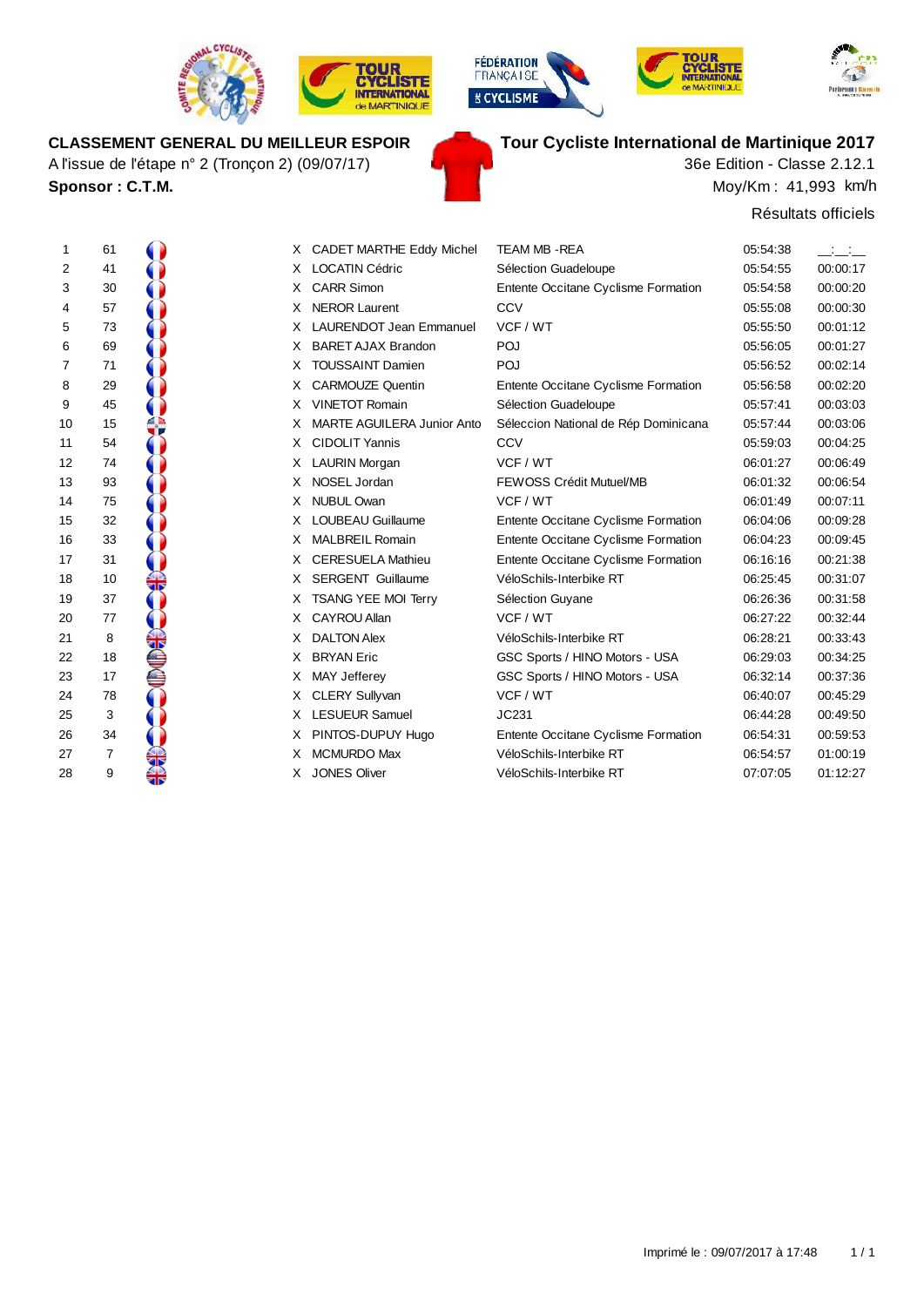







# **CLASSEMENT SPRINTS INTERMEDIAIRES**

Etape n°2 (Tronçon 1) - ROBERT - FORT DE FRANCE Dimanche 09 Juillet 2017

# **Sponsor : AIR CARAIBES - RCI**

# **Tour Cycliste International de Martinique 2017**

Résultats officiels 36e Edition - Classe 2.12.1

| 55 | <b>EUSTACHE Cédric</b> | CCV                  | 5 |
|----|------------------------|----------------------|---|
| 56 | LARGITTE COPPET Kévin  | CCV                  | 3 |
| 59 | ARCADE Hervé           | <b>TEAM MB - REA</b> | 2 |
| 60 | FLAVIEN Marc           | TEAM MB -REA         |   |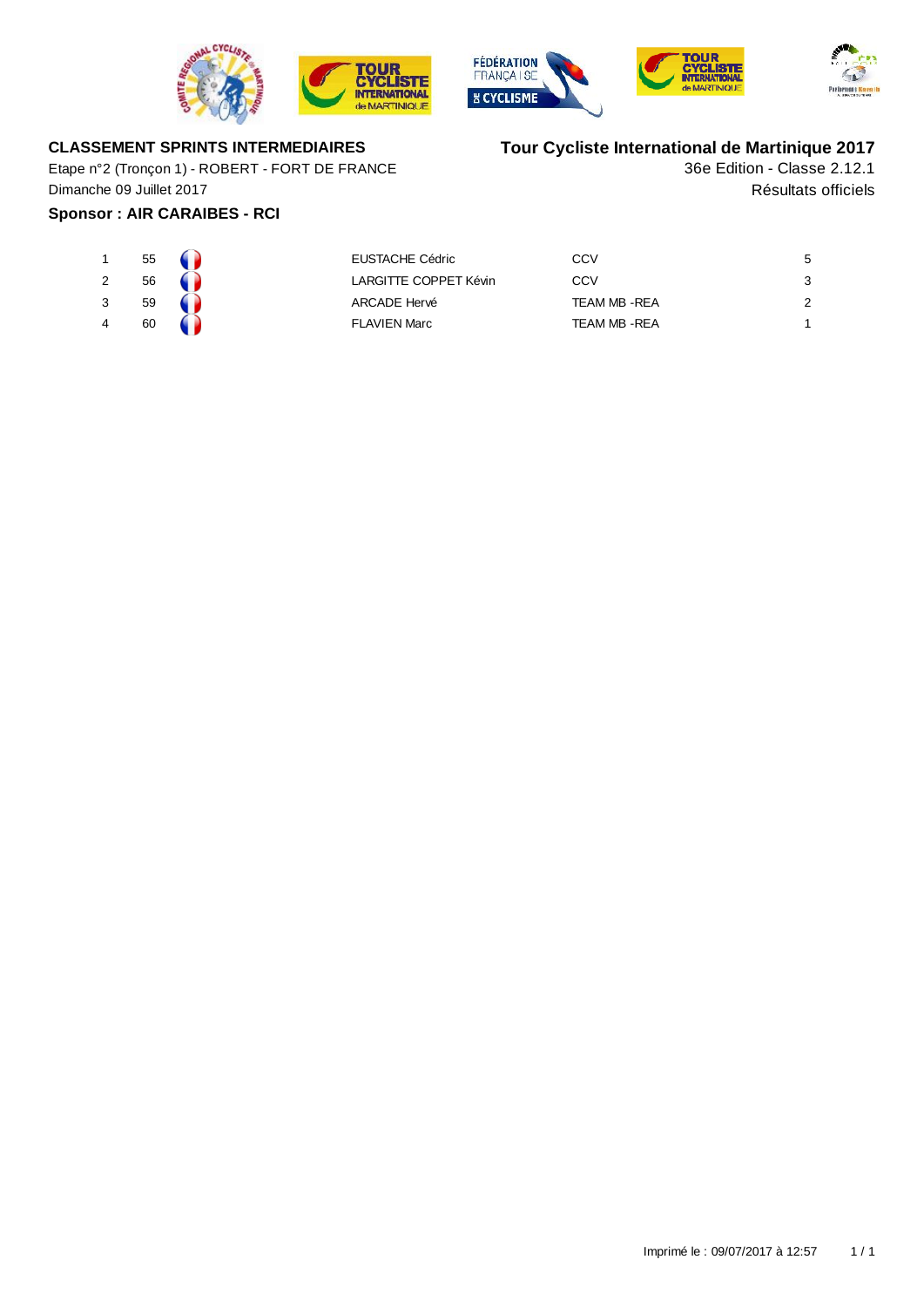





**ETAPE - POINTS CHAUDS Sponsor : AIR CARAIBES - RCI** Résultats officiels Etape n°2 (Tronçon 1) - ROBERT - FORT DE FRANCE

Dimanche 09 Juillet 2017

### **1** km 23,40 **RD3 - Palais des sports**

**Tour Cycliste International de Martinique 2017**

36e Edition - Classe 2.12.1

| Rang | <b>Dos</b> | UCI | <b>Nom</b><br>х.      | Equipe               | <b>Points</b> |
|------|------------|-----|-----------------------|----------------------|---------------|
|      | 55         |     | EUSTACHE Cédric       | <b>ICCV</b>          | 5             |
|      | 56         |     | LARGITTE COPPET Kévin | <b>CCV</b>           | 3             |
|      | 59         |     | ARCADE Hervé          | <b>TEAM MB - REA</b> | c             |
|      | 60         |     | <b>FLAVIEN Marc</b>   | TEAM MB -REA         |               |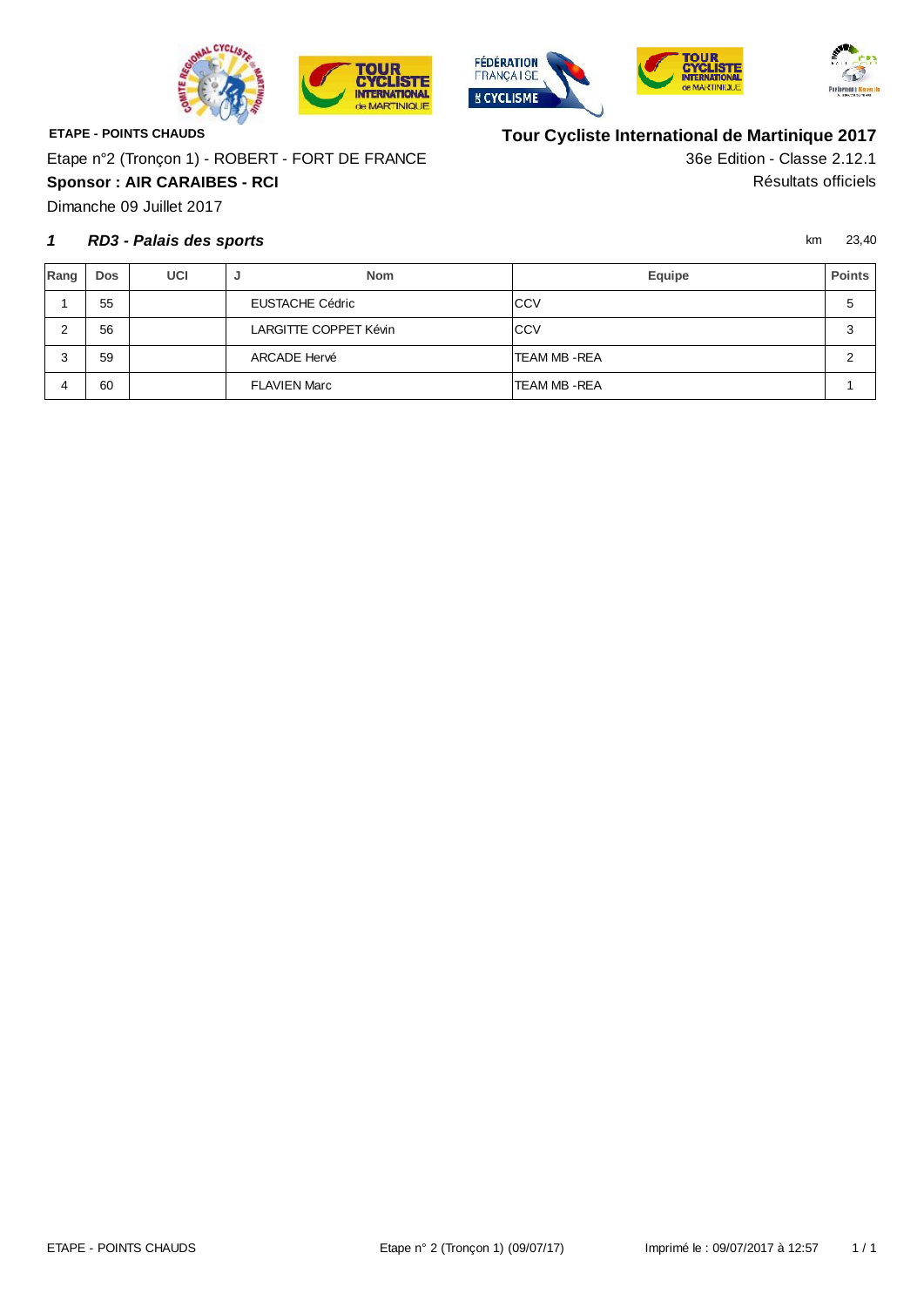







# **CLASSEMENT GENERAL SPRINTS INTERMEDIAIRES**

**Sponsor : AIR CARAIBES - RCI** Résultats officiels A l'issue de l'étape n° 2 (Tronçon 2) (09/07/17



36e Edition - Classe 2.12.1

| 1                       | 59             |  |
|-------------------------|----------------|--|
| $\overline{c}$          | 25             |  |
| 3                       | 55             |  |
| $\overline{\mathbf{4}}$ | 48             |  |
| 5                       | 12             |  |
| 6                       | 56             |  |
| $\overline{7}$          | 57             |  |
| 8                       | $\overline{2}$ |  |
| 9                       | 65             |  |
| 10                      | 60             |  |

| 1              | 59 |    |   | <b>ARCADE Hervé</b>          | <b>TEAM MB - REA</b>               | 12 |
|----------------|----|----|---|------------------------------|------------------------------------|----|
| $\overline{2}$ | 25 |    |   | PULIDORI Jérome              | NATURA BLUE CYCLING TEAM           | 10 |
| 3              | 55 |    |   | <b>EUSTACHE Cédric</b>       | CCV                                | 5  |
| 4              | 48 |    |   | <b>LAURENT Mickaël</b>       | <b>UCS</b>                         | 5  |
| 5              | 12 | 52 |   | CRUZ COLON Adderlyn Félix    | Séleccion National de Rép Dominica | 3  |
| 6              | 56 |    |   | LARGITTE COPPET Kévin        | CCV                                | 3  |
| 7              | 57 |    | X | <b>NEROR Laurent</b>         | CCV                                | 2  |
| 8              | 2  |    |   | <b>BELLEMARE Christopher</b> | JC231                              | 2  |
| 9              | 65 |    |   | <b>STANISLAS Mickaël</b>     | <b>ECD</b>                         | 1  |
| 10             | 60 |    |   | <b>FLAVIEN Marc</b>          | TEAM MB - REA                      | 1  |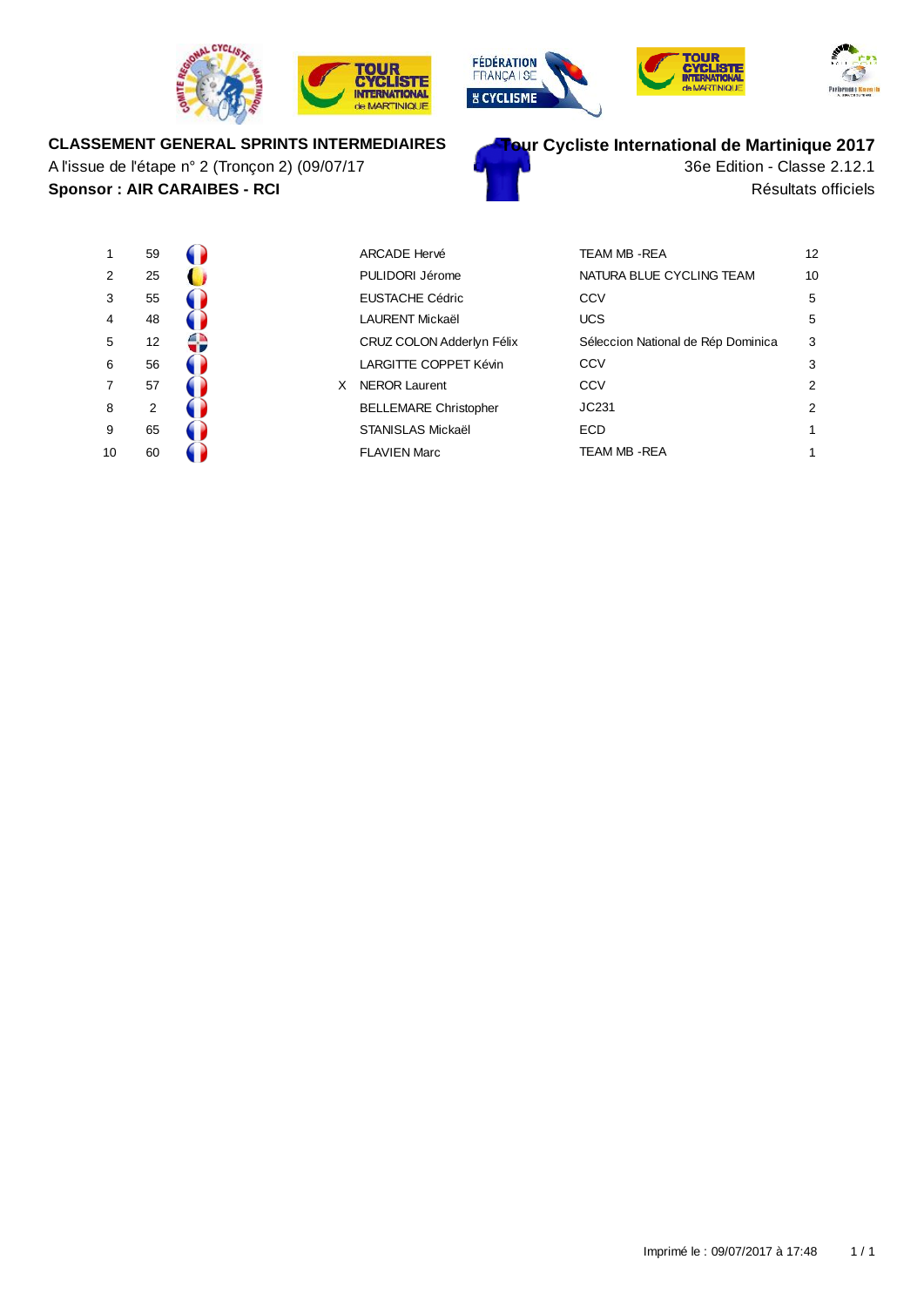







# **CLASSEMENT COMBATIVITE**

Etape n°2 (Tronçon 2) - CM Individuel - Fortde France -

### **Sponsor : FRANCAISE DES JEUX**

Dimanche 09 Juillet 2017

# **Tour Cycliste International de Martinique 2017**

36e Edition - Classe 2.12.1

Résultats officiels

Distance 8,70 km

|     | $30 \quad \bullet$ | X CARR Simon                           | Entente Occitane Cyclisme Formati |     |
|-----|--------------------|----------------------------------------|-----------------------------------|-----|
| 13  |                    | <b>GUZMAN ROSARIO William de Jesus</b> | Séleccion National de Rép Dominic | - 5 |
| 101 |                    | ROSEAU Willy                           | ΡP                                |     |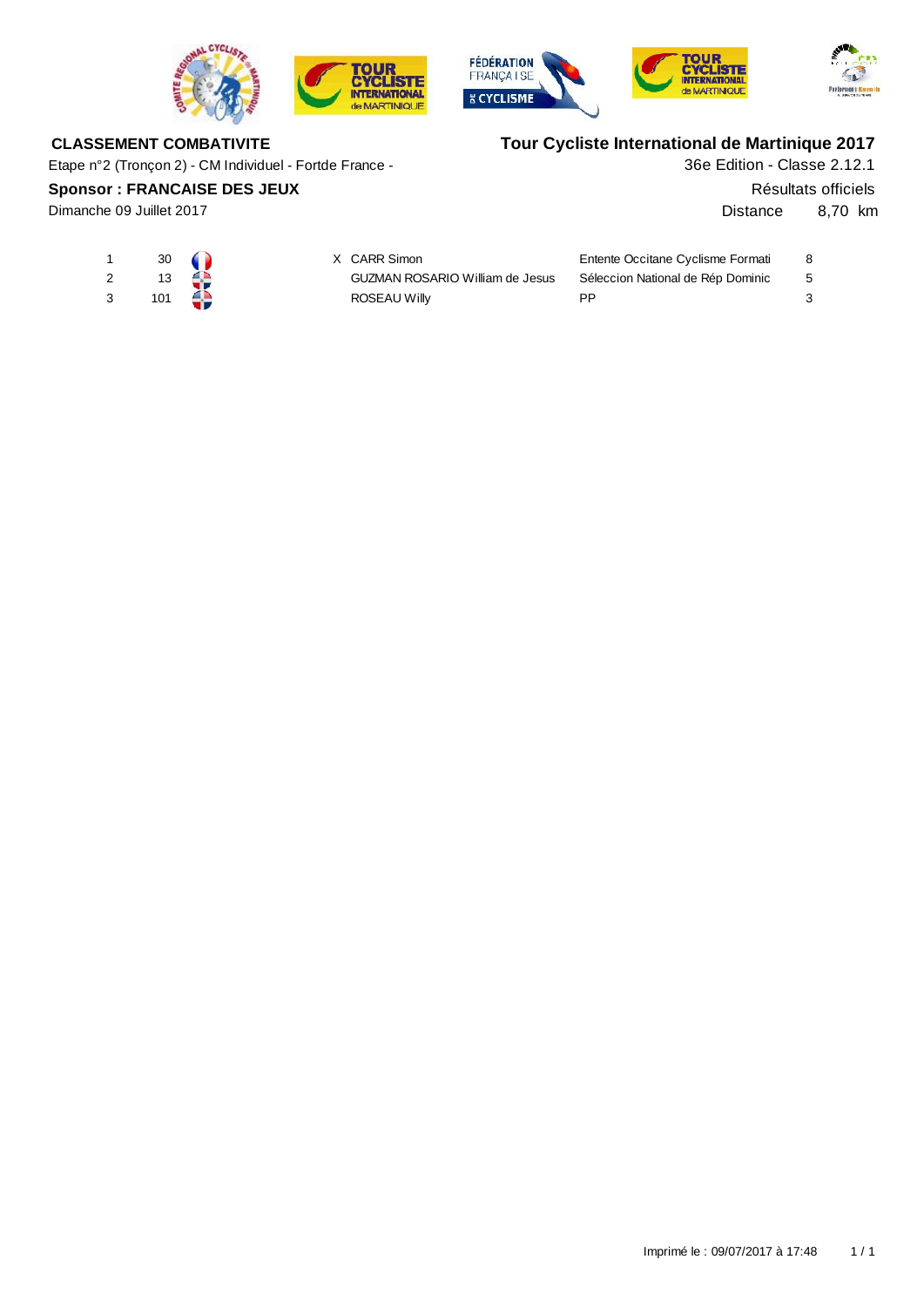









# A l'issue de l'étape n° 2 (Tronçon 2) (09/07/1  $\blacksquare$  36e Edition - Classe 2.12.1



# **CLASSEMENT GENERAL COMBATIVITE Tour Cycliste International de Martinique 2017**

**Sponsor : Mutuelle de France Unie** Résultats officiels

| 1              | 1   |  |
|----------------|-----|--|
| $\overline{2}$ | 101 |  |
| 3              | 59  |  |
| 4              | 48  |  |
| 5              | 25  |  |
| 6              | 30  |  |
| 7              | 13  |  |
| 8              | 55  |  |
| 9              | 65  |  |
| 10             | 84  |  |
| 11             | 12  |  |
| 12             | 56  |  |
| 13             | 57  |  |

| $\mathbf 1$ |     |  | <b>SYLVESTRE Yolan</b>                 | JC231                              | 13 |
|-------------|-----|--|----------------------------------------|------------------------------------|----|
| 2           | 101 |  | <b>ROSEAU Willy</b>                    | PP                                 | 11 |
| 3           | 59  |  | <b>ARCADE Hervé</b>                    | TEAM MB -REA                       | 11 |
| 4           | 48  |  | LAURENT Mickaël                        | <b>UCS</b>                         | 9  |
| 5           | 25  |  | PULIDORI Jérome                        | NATURA BLUE CYCLING TEAM           | 9  |
| 6           | 30  |  | X CARR Simon                           | Entente Occitane Cyclisme Formatio | 8  |
| 7           | 13  |  | <b>GUZMAN ROSARIO William de Jesus</b> | Séleccion National de Rép Dominica | 5  |
| 8           | 55  |  | <b>EUSTACHE Cédric</b>                 | CCV                                | 5  |
| 9           | 65  |  | STANISLAS Mickaël                      | <b>ECD</b>                         | 3  |
| 10          | 84  |  | ROJAS ROJAS Mario Alberto              | <b>AEC</b>                         | 3  |
| 11          | 12  |  | CRUZ COLON Adderlyn Félix              | Séleccion National de Rép Dominica | 3  |
| 12          | 56  |  | LARGITTE COPPET Kévin                  | CCV                                | 3  |
| 13          | 57  |  | X NEROR Laurent                        | CCV                                |    |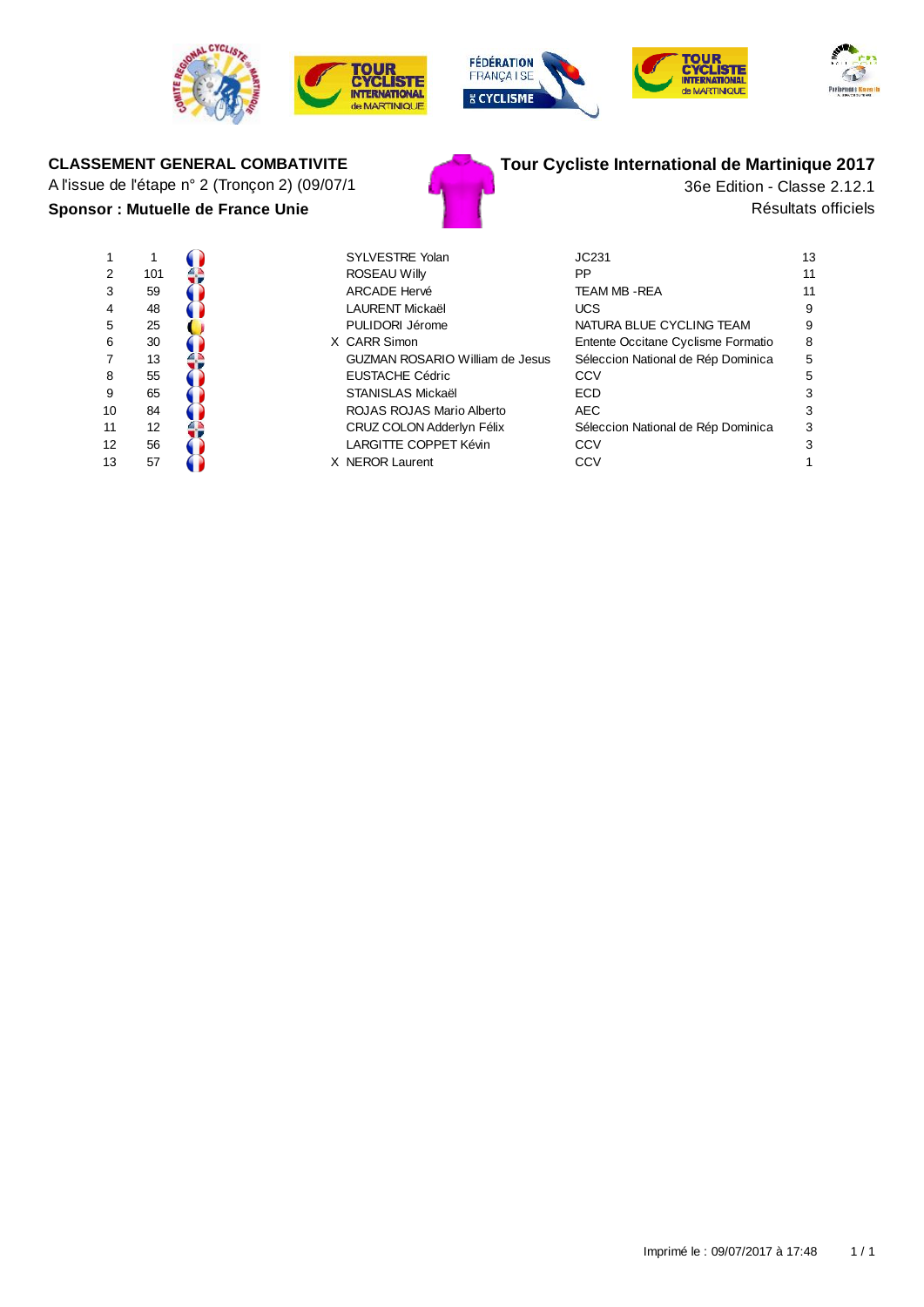







Etape n°2 (Tronçon 2) - CM Individuel - Fortde France - Fort de France

### **Sponsor : BANAMART**

Dimanche 09 Juillet 2017

# **CLASSEMENT AU TEMPS PAR EQUIPE Tour Cycliste International de Martinique 2017**

36e Edition - Classe 2.12.1 Résultats officiels Distance 8,70 km

| 1  | TEAM MB -REA                         | 00:34:17:00 | <u>and a state</u> | 45,678 |
|----|--------------------------------------|-------------|--------------------|--------|
| 2  | NATURA BLUE CYCLING TEAM             | 00:34:17:00 | 00:00:00:00        |        |
| 3  | Séleccion National de Rép Dominicana | 00:34:35:00 | 00:00:18:00        |        |
| 4  | <b>PP</b>                            | 00:34:35:00 | 00:00:18:00        |        |
| 5  | <b>UCS</b>                           | 00:34:41:00 | 00:00:24:00        |        |
| 6  | CCV                                  | 00:35:23:00 | 00:01:06:00        |        |
| 7  | Sélection Guadeloupe                 | 00:35:53:00 | 00:01:36:00        |        |
| 8  | Entente Occitane Cyclisme Formation  | 00:35:57:00 | 00:01:40:00        |        |
| 9  | JC231                                | 00:36:09:00 | 00:01:52:00        |        |
| 10 | VéloSchils-Interbike RT              | 00:36:12:00 | 00:01:55:00        |        |
| 11 | <b>AEC</b>                           | 00:36:34:00 | 00:02:17:00        |        |
| 12 | VCF / WT                             | 00:37:04:00 | 00:02:47:00        |        |
| 13 | Sélection Guyane                     | 00:37:19:00 | 00:03:02:00        |        |
| 14 | GSC Sports / HINO Motors - USA       | 00:37:45:00 | 00:03:28:00        |        |
| 15 | POJ                                  | 00:38:11:00 | 00:03:54:00        |        |
| 16 | WT                                   | 00:39:46:00 | 00:05:29:00        |        |
|    |                                      |             |                    |        |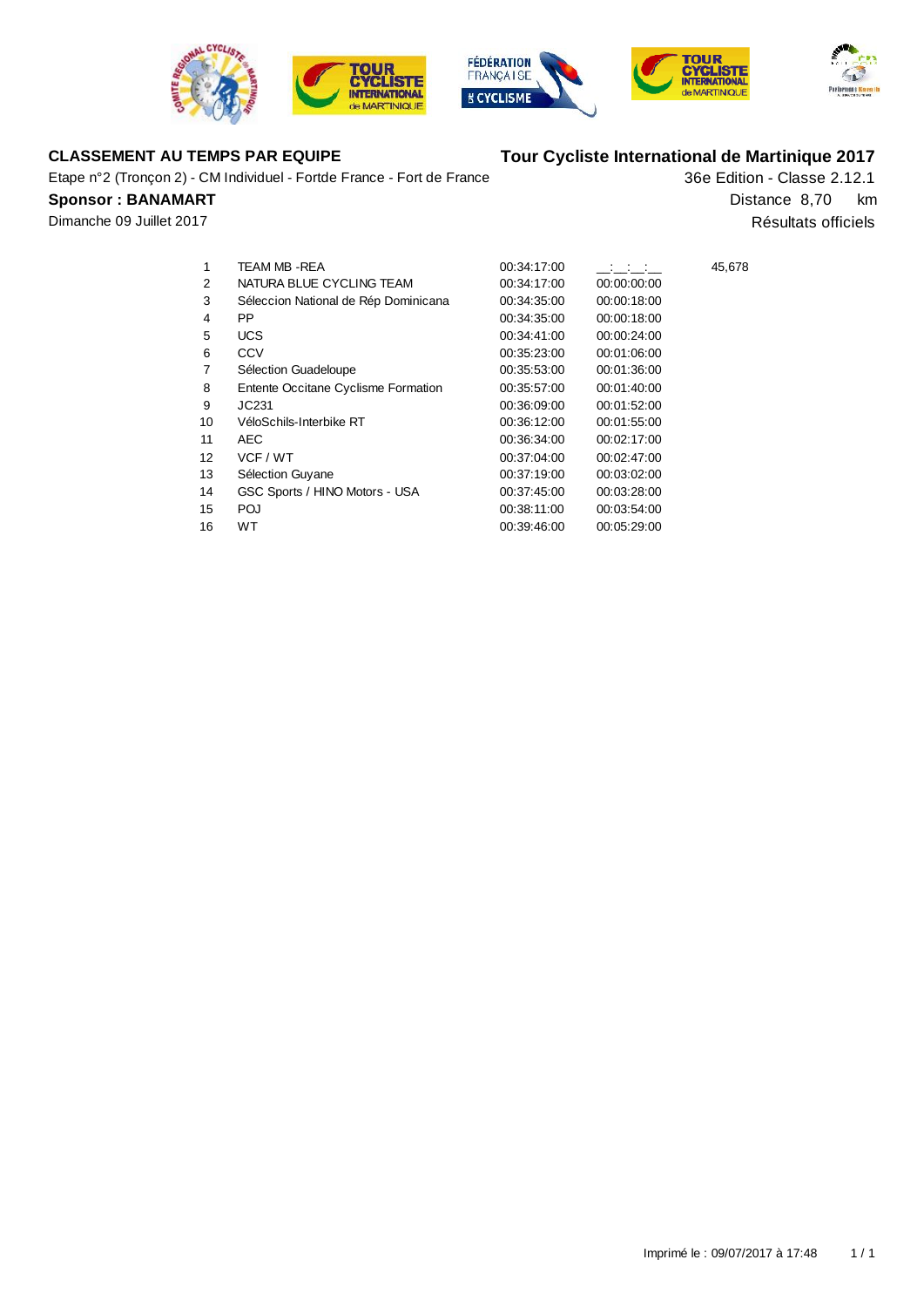









# **CLASSEMENT GENERAL AU TEMPS PAR EQUIPE**

A l'issue de l'étape n° 2 (Tronçon 2) (09/07/17)

**Sponsor : BANAMART**

**Tour Cycliste International de Martinique 2017**

36e Edition - Classe 2.12.1 Résultats officiels

| 1  | Séleccion National de Rép Dominicana | 17:44:33 | <b>Contract</b> | 41,967 |
|----|--------------------------------------|----------|-----------------|--------|
| 2  | TEAM MB -REA                         | 17:44:43 | 00:00:10        |        |
| 3  | NATURA BLUE CYCLING TEAM             | 17:44:56 | 00:00:23        |        |
| 4  | CCV                                  | 17:45:29 | 00:00:56        |        |
| 5  | <b>PP</b>                            | 17:46:25 | 00:01:52        |        |
| 6  | Sélection Guadeloupe                 | 17:46:30 | 00:01:57        |        |
| 7  | <b>UCS</b>                           | 17:47:53 | 00:03:20        |        |
| 8  | POJ                                  | 17:52:12 | 00:07:39        |        |
| 9  | Sélection Guyane                     | 17:52:59 | 00:08:26        |        |
| 10 | <b>AEC</b>                           | 17:54:16 | 00:09:43        |        |
| 11 | Entente Occitane Cyclisme Formation  | 17:54:42 | 00:10:09        |        |
| 12 | VCF / WT                             | 17:57:25 | 00:12:52        |        |
| 13 | GSC Sports / HINO Motors - USA       | 18:00:05 | 00:15:32        |        |
| 14 | JC231                                | 18:38:07 | 00:53:34        |        |
| 15 | VéloSchils-Interbike RT              | 18:50:10 | 01:05:37        |        |
| 16 | WT                                   | 20:09:42 | 02:25:09        |        |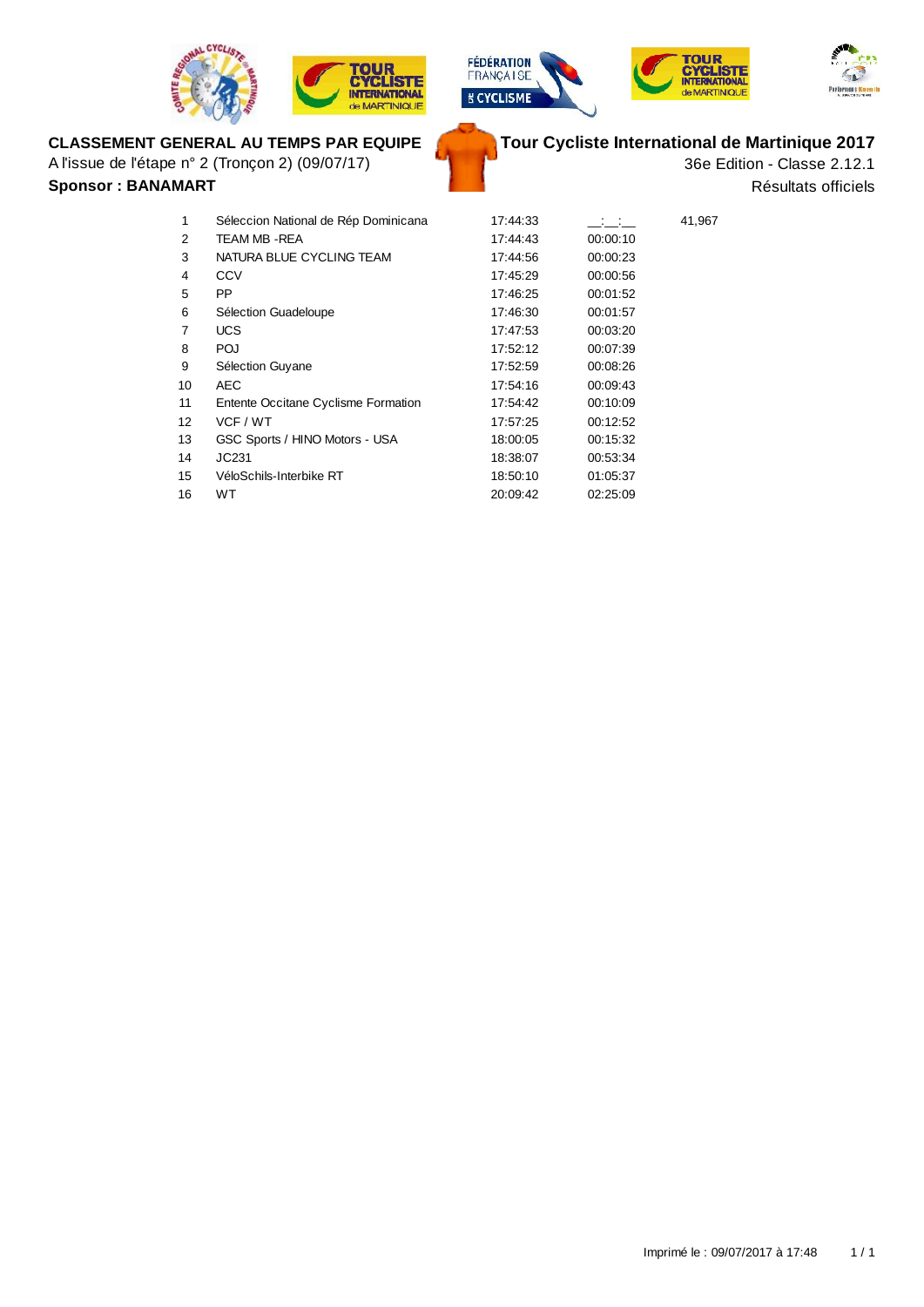





#### **COMMUNIQUES**

A l'issue de l'étape n° 2 (Tronçon 2) (09/07/17)

# **Tour Cycliste International de Martinique 2017**

36e Edition - Classe 2.12.1

# **COMMUNIQUE No 3 DU JURY**

Suite à la réclamation du Directeur Sportif TEAM MB REA concernant la chute à 400m de la 1ere &/é étape, le jury des arbitres, après enquête, a décidé de replacer le dossard 61 dans le temps du groupe auquel il appartenanit avant la chute, soit un temps de

Le classement général à l'issue du CLM tient compte de la modification.

Le dossard 95 NORBERT Andrew (TEAM CARAIBE) ayant fait une erreur importante sur le parcours du CLM, le jury décide de ne pas l'éliminer.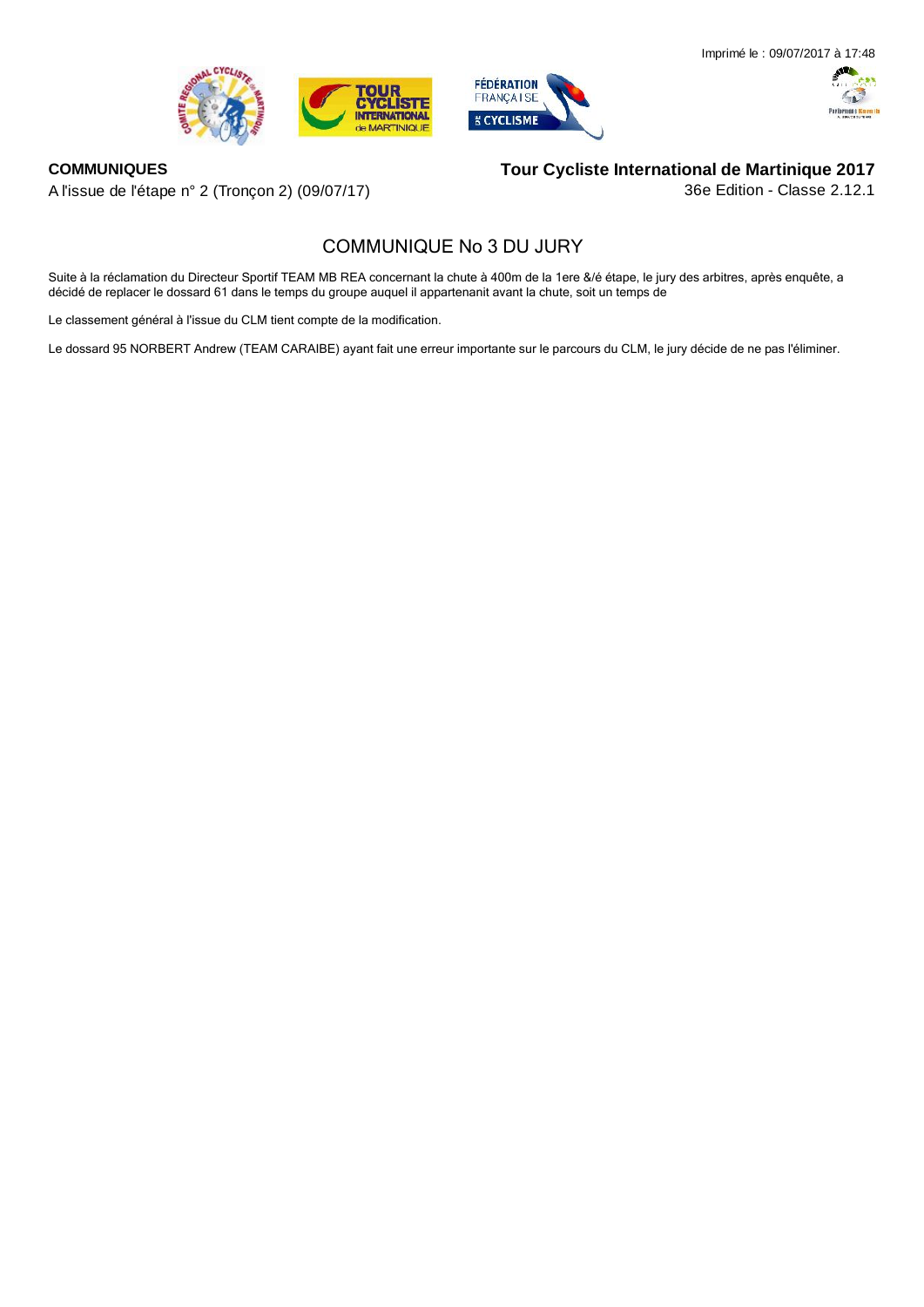





# **Tour Cycliste International de Martinique 2003**

22ème édition

Du 5 Juillet 2003 Au 13 Juillet 2003

# **PORT DES MAILLOTS POUR LA PROCHAINE ETAPE**

A l'issue de l'étape n° 2 (Tronçon 2) Résultats officiels

| Maillot                                                           | Dos | Nom du coureur              | Nom de l'équipe                |
|-------------------------------------------------------------------|-----|-----------------------------|--------------------------------|
| Jaune<br>Général individuel au temps<br><b>FRANCAISE DES JEUX</b> | 1   | SYLVESTRE Yolan             | JC231                          |
| <b>Blanc</b><br>Général individuel aux points<br><b>ORANGE</b>    | 48  | <b>LAURENT Mickaël</b>      | <b>UCS</b>                     |
| Pois rouges<br>Général Meilleur Grimpeur<br><b>SOCARIZ</b>        | 55  | <b>EUSTACHE Cédric</b>      | CCV                            |
| Vert<br>Général Combiné<br>LOCA9                                  | 25  | PULIDORI Jérome             | NATURA BLUE CYCLING TEAM       |
| Orange<br>Général au temps par équipe<br><b>BANAMART</b>          | 13  | GUZMAN ROSARIO William de J | Séleccion National de Rép Domi |
| Rouge<br>Général Meilleur Jeune<br>C.T.M.                         | 61  | X CADET MARTHE Eddy Michel  | <b>TEAM MB-REA</b>             |
| <b>Bleu</b><br>Général Points Chauds<br>AIR CARAIBES - RCI        | 59  | <b>ARCADE Hervé</b>         | <b>TEAM MB-REA</b>             |
| Cyclamen<br>Général Combativité<br>Mutuelle de France Unie        | 101 | <b>ROSEAU Willy</b>         | PP                             |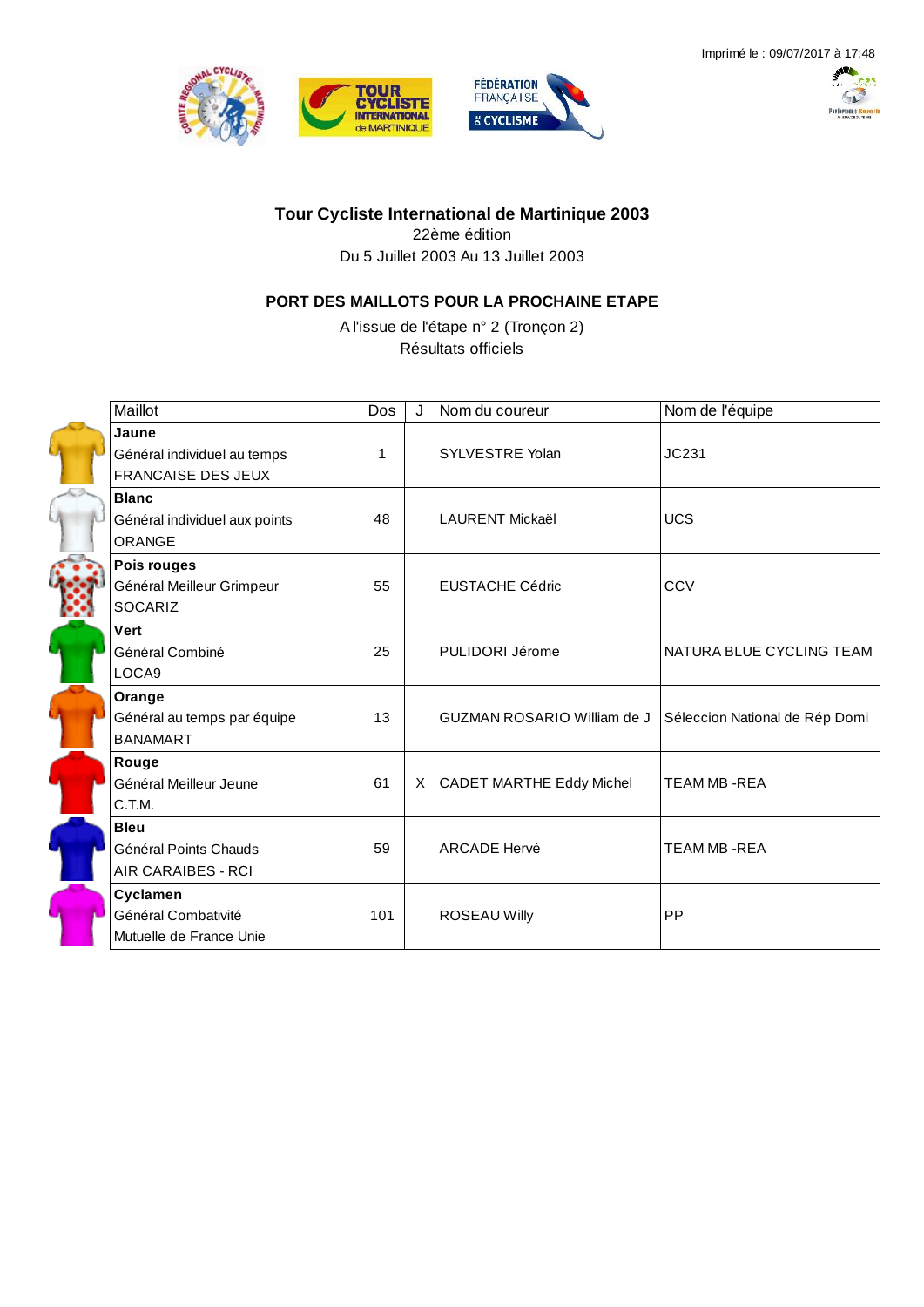





**ORDRE DES VOITURES POUR LA PROCHAINE ETAPE**

A l'issue de l'étape n° 2 (Tronçon 2) (09/07/17)

**Tour Cycliste International de Martinique 2017**

36e Edition - Classe 2.12.1 Liste officielle

- JC231
- UCS
- PP
- NATURA BLUE CYCLING TEAM
- Séleccion National de Rép Dominicana

**CYCLISTE** 

**INTERNATIONAL** 

- TEAM MB -REA
- ECD
- Sélection Guadeloupe
- Entente Occitane Cyclisme Formation
- CCV
- AEC
- GSC Sports / HINO Motors USA
- Sélection Guyane
- VCF / WT
- POJ
- VéloSchils-Interbike RT
- TEAM CARAIBE
- FEWOSS Crédit Mutuel/MB
- WT